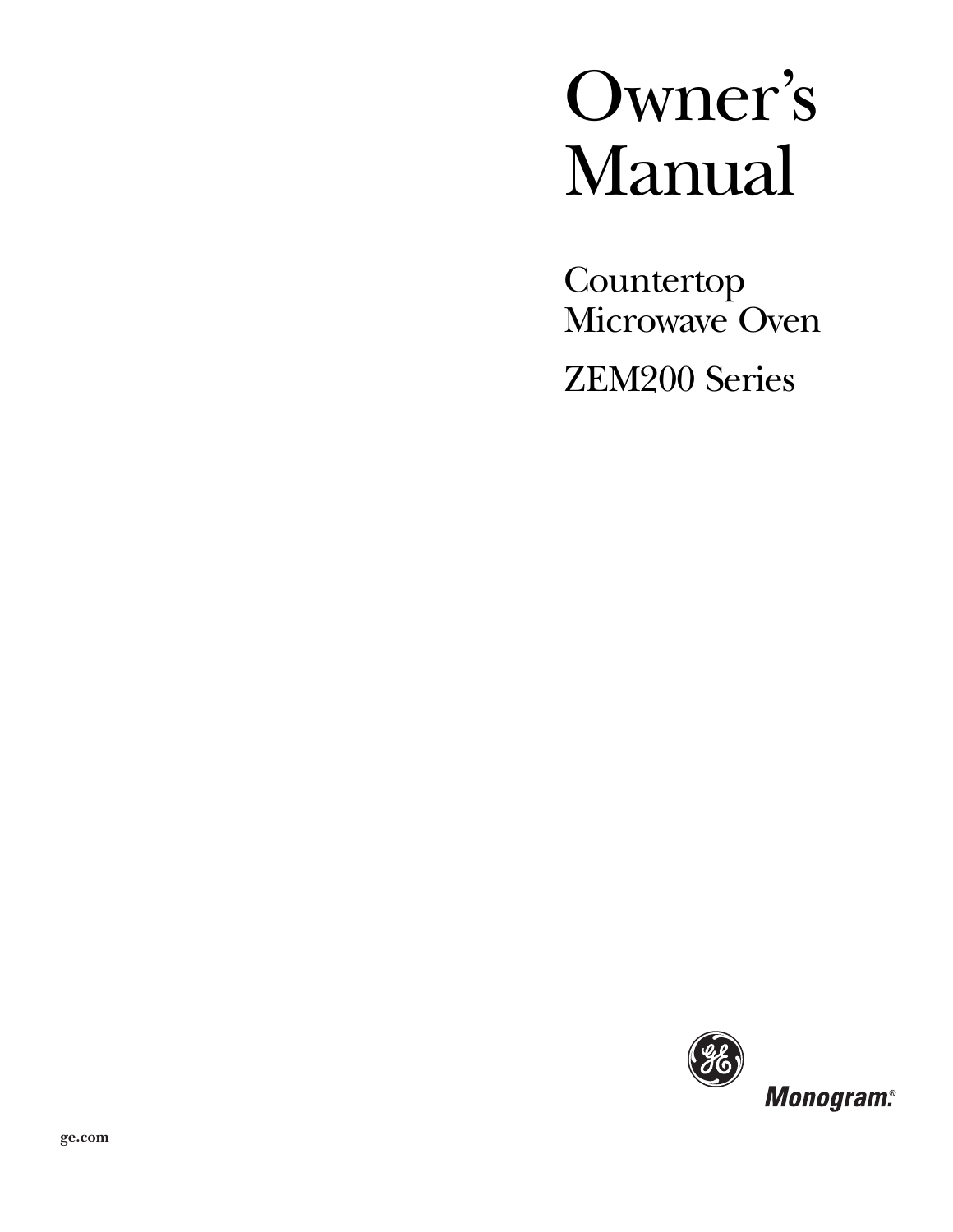*Countertop Microwave Oven*

# *Introduction* Your new Monogram microwave oven makes an eloquent statement of style, convenience and

kitchen planning flexibility. Whether you chose it for its purity of design, practical cooking features or assiduous attention to detail—or for all of these reasons—you'll find that your Monogram microwave oven's superior blend of form and function will delight you for years to come.

The information on the following pages will help you operate and maintain your microwave oven properly.

#### *Contents*

| Appliance Registration 3           |
|------------------------------------|
|                                    |
| Auto Defrost 17                    |
|                                    |
|                                    |
|                                    |
|                                    |
|                                    |
|                                    |
| Microwave-Safe Cookware 6          |
| Model and Serial Number Location 3 |
|                                    |
|                                    |
|                                    |
| Cooking Complete Reminder 20       |
|                                    |
|                                    |
|                                    |
|                                    |
|                                    |

| Timer On/Off 21                                                              |
|------------------------------------------------------------------------------|
| Turntable $\ldots \ldots \ldots \ldots \ldots \ldots \ldots 21$              |
| Power Levels $\dots\dots\dots\dots\dots\dots\dots\dots\dots$                 |
| Precautions to Avoid Possible Exposure to                                    |
| Excessive Microwave Energy 2                                                 |
| Problem Solver 24                                                            |
| Product Registration $\ldots \ldots \ldots \ldots \ldots 25, 26$             |
|                                                                              |
|                                                                              |
| Express Cook 16                                                              |
|                                                                              |
| Time Defrost 14, 15                                                          |
|                                                                              |
| Beverage $\dots \dots \dots \dots \dots \dots \dots \dots \dots \dots \dots$ |
|                                                                              |
|                                                                              |
| Potato $\ldots \ldots \ldots \ldots \ldots \ldots \ldots \ldots \ldots 19$   |
|                                                                              |
|                                                                              |
|                                                                              |
|                                                                              |
|                                                                              |

# *PRECAUTIONS TO AVOID POSSIBLE EXPOSURE TO EXCESSIVE MICROWAVE ENERGY*

- **(a) Do Not Attempt** to operate this oven with the door open since open-door operation can result in harmful exposure to microwave energy. It is important not to defeat or tamper with the safety interlocks.
- **(b) Do Not Place** any object between the oven front face and the door or allow soil or cleaner residue to accumulate on sealing surfaces.
- **(c) Do Not Operate** the oven if it is damaged. It is particularly important that the oven door close properly and that there is no damage to the:
	- (1) door (bent),
	- (2) hinges and latches (broken or loosened),
	- (3) door seals and sealing surfaces.
- **(d) The Oven Should Not** be adjusted or repaired by anyone except properly qualified service personnel.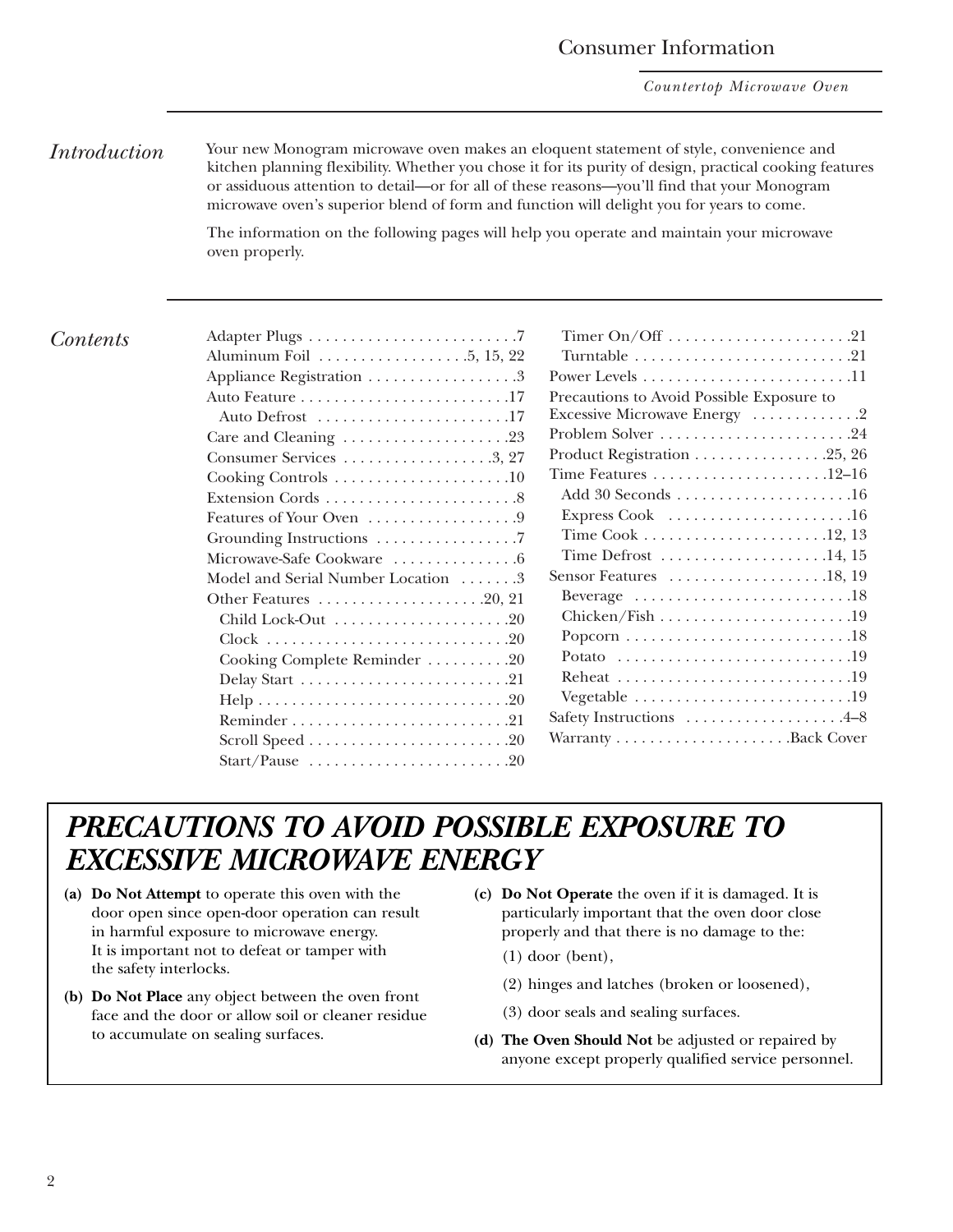<span id="page-2-0"></span>

| <b>Before</b><br>using<br>your<br>oven  | Read this manual carefully. It is intended to<br>help you operate and maintain your new<br>microwave oven properly.<br>Keep it handy for answers to your questions.                                                                                                                                                                                                                                                |                                                                                                                                                                                               |
|-----------------------------------------|--------------------------------------------------------------------------------------------------------------------------------------------------------------------------------------------------------------------------------------------------------------------------------------------------------------------------------------------------------------------------------------------------------------------|-----------------------------------------------------------------------------------------------------------------------------------------------------------------------------------------------|
| Write<br>down the<br>model &<br>serial  | See the Features of Your Oven section for<br>model and serial number location.<br>These numbers are also on the Consumer<br>Product Ownership Registration Card                                                                                                                                                                                                                                                    | Before sending in this card, please write these<br>numbers here:<br>Model Number                                                                                                              |
| numbers                                 | included in this manual.                                                                                                                                                                                                                                                                                                                                                                                           | <b>Serial Number</b>                                                                                                                                                                          |
|                                         |                                                                                                                                                                                                                                                                                                                                                                                                                    | Use these numbers in any correspondence or<br>service calls concerning your microwave oven.                                                                                                   |
| If you<br>received a<br>damaged<br>oven | Immediately contact the dealer (or builder)<br>that sold you the oven.                                                                                                                                                                                                                                                                                                                                             |                                                                                                                                                                                               |
| Save time<br>$\mathcal{S}$ money        | Before you request service, check the Problem<br>Solver in the back of this manual.                                                                                                                                                                                                                                                                                                                                | It lists causes of minor operating problems that<br>you can correct yourself.                                                                                                                 |
| $\n  If you\n$<br>need<br>service       | To obtain service, see the Consumer Services<br>page in the back of this manual.<br>We're proud of our service and want you to be<br>pleased. If for some reason you are not happy<br>with the service you receive, here are the steps<br>to follow for further help.<br>FIRST, contact the people who serviced your<br>appliance. Explain why you are not pleased.<br>In most cases, this will solve the problem. | NEXT, if you are still not pleased, write all the<br>details-including your phone number-to:<br>Manager, Customer Relations<br><b>GE</b> Appliances<br>Appliance Park<br>Louisville, KY 40225 |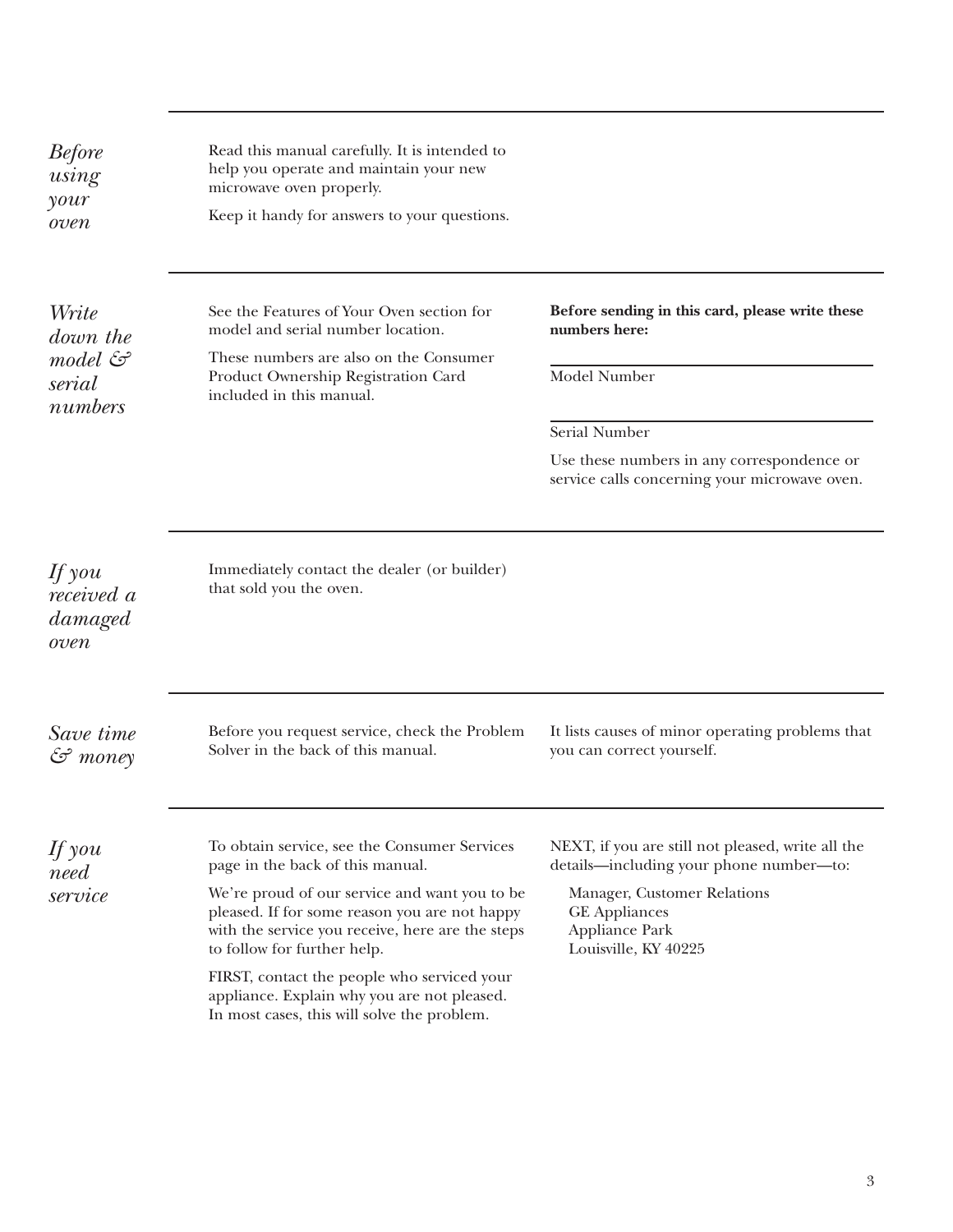# <span id="page-3-0"></span>*SAFETY PRECAUTIONS*

When using electrical appliances, basic safety precautions should be followed, including the following:

- **WARNING–**To reduce the risk of burns, electric shock, fire, injury to persons or exposure to excessive microwave energy:
- **Read and follow** the specific ''Precautions to Avoid Possible Exposure to Excessive Microwave Energy'' on page 2.
- **This appliance must be grounded.** Connect only to properly grounded outlet. See Grounding Instructions section on page 7.
- **Install or locate this appliance only in accordance with the provided Installation Instructions.**
- **Be certain to place the front surface of the door three inches or more back from the countertop edge to avoid accidental tipping of the appliance in normal usage.**
- **Use this appliance only for its intended use as described in this guide.** Do not use corrosive chemicals or vapors in this appliance. This microwave oven is specifically designed to heat, dry or cook food, and is not intended for laboratory or industrial use.
- **Do not cover or block any openings on the appliance.**
- **Do not store this appliance outdoors.** Do not use this product near water—for example, in a wet basement, near a swimming pool, near a sink or in similar locations.
- **This microwave oven is not approved or tested for marine use.**
- **Do not immerse power cord or plug in water.**
- **Keep power cord away from heated surfaces.**
- **Do not mount the microwave oven over or near any portion of a heating or cooking appliance.**
- **Do not mount this appliance over a sink.**
- **Do not store anything directly on top of the microwave oven surface when the microwave oven is in operation.**
- **Do not let power cord hang over edge of table or counter.**
- **Do not operate this appliance if it has a damaged power cord or plug, if it is not working properly or if it has been damaged or dropped. If the power cord is damaged, it must be replaced by General Electric Service or an authorized service agent using a power cord available from General Electric.**
- **See door surface cleaning instructions** in the Care and Cleaning section(s) of this manual.
- **This appliance must only be serviced by qualified service personnel.** Contact nearest authorized service facility for examination, repair or adjustment.
- **As with any appliance, close supervision is necessary when used by children.**
- **To reduce the risk of fire in the oven cavity:**
- **Do not overcook food.** Carefully attend appliance when paper, plastic or other combustible materials are placed inside the oven to facilitate cooking.
- **Remove wire twist-ties and metal handles** from paper or plastic containers before placing them in the oven.
- **Do not use the oven for storage purposes.**  Do not leave paper products, cooking utensils or food in the oven when not in use.
- **If materials inside oven ignite,** keep oven door closed, turn oven off and disconnect power cord, or shut off power at the fuse or circuit breaker panel. If the door is opened, the fire may spread.
- **Do not use the Sensor Features twice**  in succession on the same food portion. If food is undercooked after the first countdown, use **Time Cook** for additional cooking time.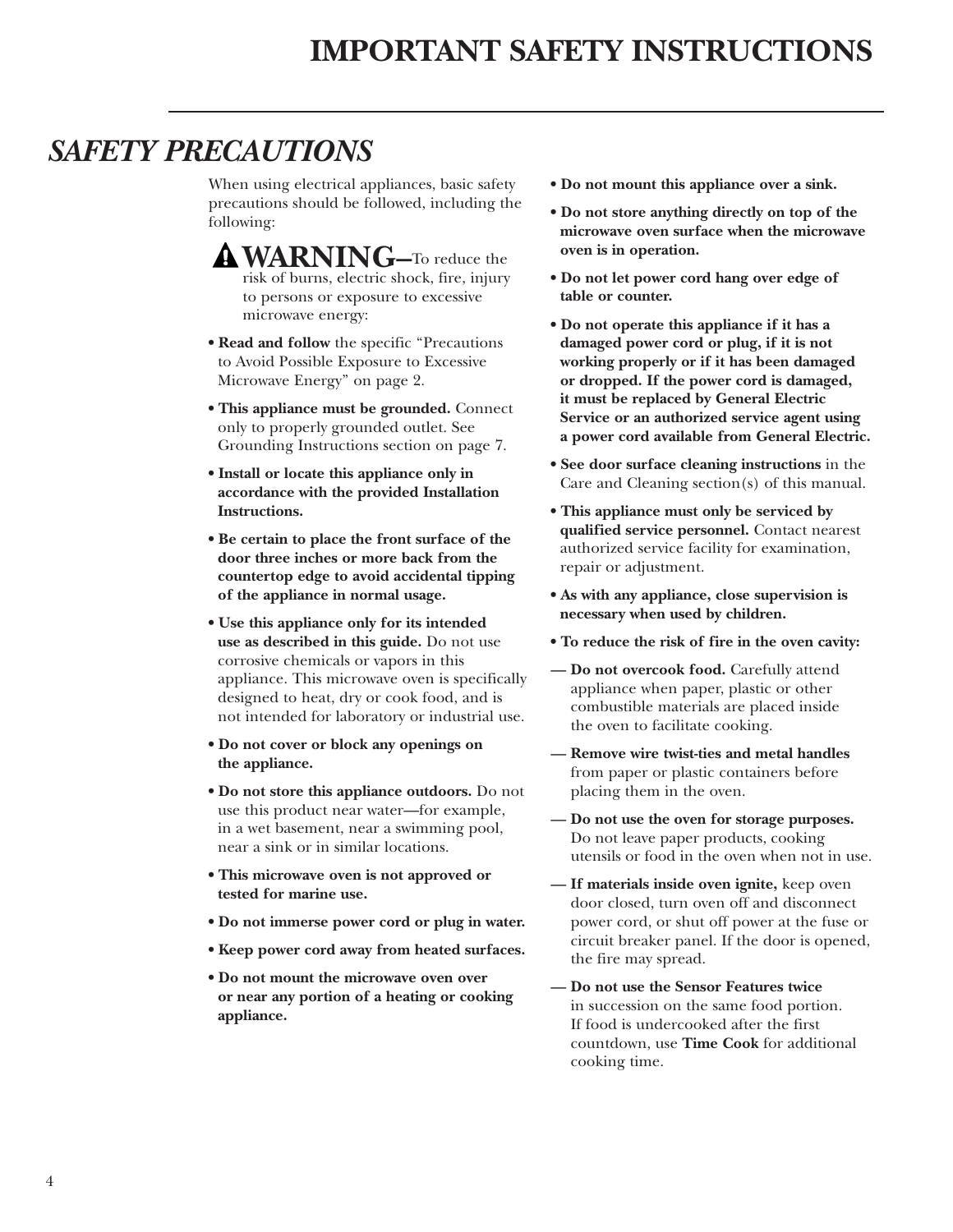# <span id="page-4-0"></span>*ARCING*

**If you see arcing, press the CLEAR/OFF pad and correct the problem.**

Arcing is the microwave term for sparks in the oven. Arcing is caused by:

- **Metal or foil touching the side of the oven.**
- **Foil not molded to food (upturned edges act like antennas).**
- **Metal, such as twist-ties, poultry pins or gold-rimmed dishes in the microwave.**
- **Recycled paper towels containing small metal pieces being used in the microwave.**

# *FOODS*

- **Operating the microwave with no food inside for more than a minute or two may cause damage to the oven and could start a fire.** It increases the heat around the magnetron and can shorten the life of the oven.
- **Hot foods and steam can cause burns.** Be careful when opening any containers of hot food, including popcorn bags, cooking pouches and boxes. To prevent possible injury, direct steam away from hands and face.
- **Foods with unbroken outer ''skin''** such as potatoes, sausages, tomatoes, apples, chicken livers and other giblets and egg yolks should be pierced to allow steam to escape during cooking.
- **Do not overcook potatoes.** They could dehydrate and catch fire, causing damage to your oven.
- **Some products such as whole eggs and sealed containers—**for example, closed jars are able to explode and should not be heated in this microwave oven. Such use of the microwave oven could result in injury.
- **Do not boil eggs in a microwave oven.** Pressure will build up inside egg yolk and will cause it to burst, possibly resulting in injury.
- **Avoid heating baby food** in glass jars, even with the lid off. Make sure all infant food is thoroughly cooked. Stir food to distribute the heat evenly. Be careful to prevent scalding when warming formula. The container may feel cooler than the formula really is. Always test the formula before feeding the baby.
- **Do not defrost frozen beverages in narrownecked bottles** (especially carbonated beverages). Even if the container is opened, pressure can build up. This can cause the container to burst, possibly resulting in injury.

#### **• SAFETY FACT—Superheated water.**

Liquids, such as water, coffee or tea, are able to be overheated beyond the boiling point without appearing to be boiling. Visible bubbling or boiling when the container is removed from the microwave oven is not always present. THIS COULD RESULT IN VERY HOT LIQUIDS SUDDENLY BOILING OVER WHEN THE CONTAINER IS DISTURBED OR A SPOON OR OTHER UTENSIL IS INSERTED INTO THE LIQUID.

To reduce the risk of injury to persons:

- Do not overheat the liquid.
- Stir the liquid both before and halfway through heating it.
- Do not use straight-sided containers with narrow necks.
- After heating, allow the container to stand in the microwave oven for a short time before removing the container.
- Use extreme care when inserting a spoon or other utensil into the container.
- **Cook meat and poultry thoroughly—**meat to at least an INTERNAL temperature of 160°F and poultry to at least an INTERNAL temperature of 180°F. Cooking to these temperatures usually protects against foodborne illness.
- **Do not pop popcorn in your microwave oven** unless it is in a special microwave popcorn accessory or unless you use popcorn labeled for use in microwave ovens.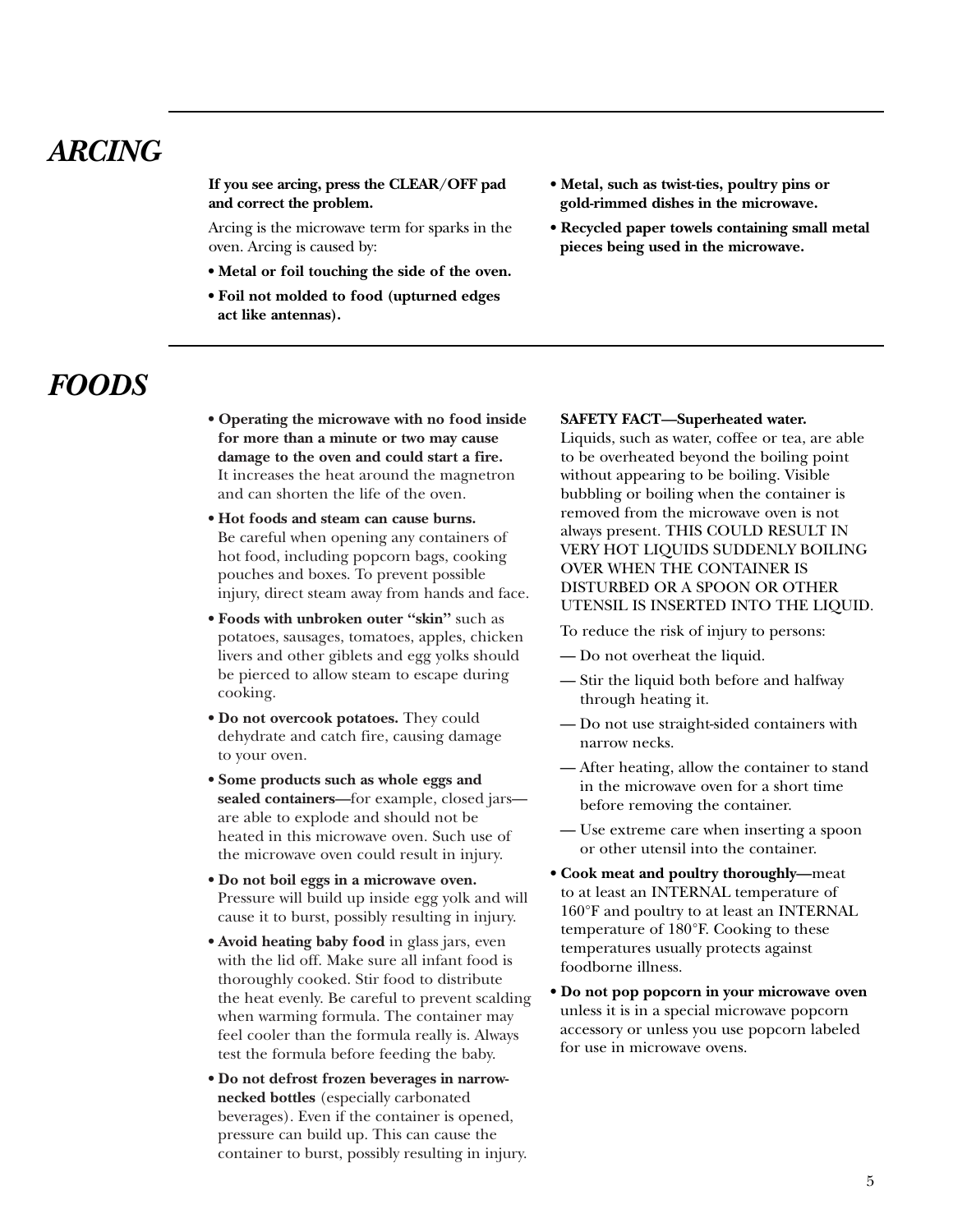# <span id="page-5-0"></span>*MICROWAVE-SAFE COOKWARE*

Make sure all cookware used in your microwave oven is suitable for microwaving. Most glass casseroles, cooking dishes, measuring cups, custard cups, pottery or china dinnerware which does not have metallic trim or glaze with a metallic sheen can be used. Some cookware is labeled "suitable for microwaving."

**•** If you are not sure if a dish is microwave-safe, use this test: Place in the oven both the dish you are testing and a glass measuring cup filled with one cup of water—set the measuring cup either in or next to the dish. Microwave 1 minute at high. If the dish heats, it should not be used for microwaving.

If the dish remains cool and only the water in the cup heats, then the dish is microwave-safe.

- **•** If you use a meat thermometer while cooking, make sure it is safe for use in microwave ovens.
- **Do not use recycled paper products.** Recycled paper towels, napkins and waxed paper can contain metal flecks which may cause arcing or ignite. Paper products containing nylon or nylon filaments should be avoided, as they may also ignite.
- **•** Some styrofoam trays (like those that meat is packaged on) have a thin strip of metal embedded in the bottom. When microwaved, the metal can burn the floor of the oven or ignite a paper towel.
- **Do not use the microwave oven to dry newspapers.**
- **Paper towels, waxed paper and plastic wrap can be used to cover dishes in order to retain moisture and prevent spattering. Be sure to vent plastic wrap so steam can escape.**
- **Not all plastic wrap is suitable for use in microwave ovens. Check the package for proper use.**
- **Cookware may become hot because of heat transferred from the heated food.** Pot holders may be needed to handle the cookware.
- **•** "Boilable" cooking pouches and tightly closed plastic bags should be slit, pierced or vented as directed by package. If they are not, plastic could burst during or immediately after cooking, possibly resulting in injury. Also, plastic storage containers should be at least partially uncovered because they form a tight seal. When cooking with containers tightly covered with plastic wrap, remove covering carefully and direct steam away from hands and face.
- **Use foil only as directed in this guide.** TV dinners may be microwaved in foil trays less than 3/4″ high; remove the top foil cover and return the tray to the box. When using foil in the microwave oven, keep the foil at least 1″ away from the sides of the oven.
- **Plastic cookware—**Plastic cookware designed for microwave cooking is very useful, but should be used carefully. Even microwave-safe plastic may not be as tolerant of overcooking conditions as are glass or ceramic materials and may soften or char if subjected to short periods of overcooking. In longer exposures to overcooking, the food and cookware could ignite.

#### **Follow these guidelines:**

- **1.** Use microwave-safe plastics only and use them in strict compliance with the cookware manufacturer's recommendations.
- **2.** Do not microwave empty containers.
- **3.** Do not permit children to use plastic cookware without complete supervision.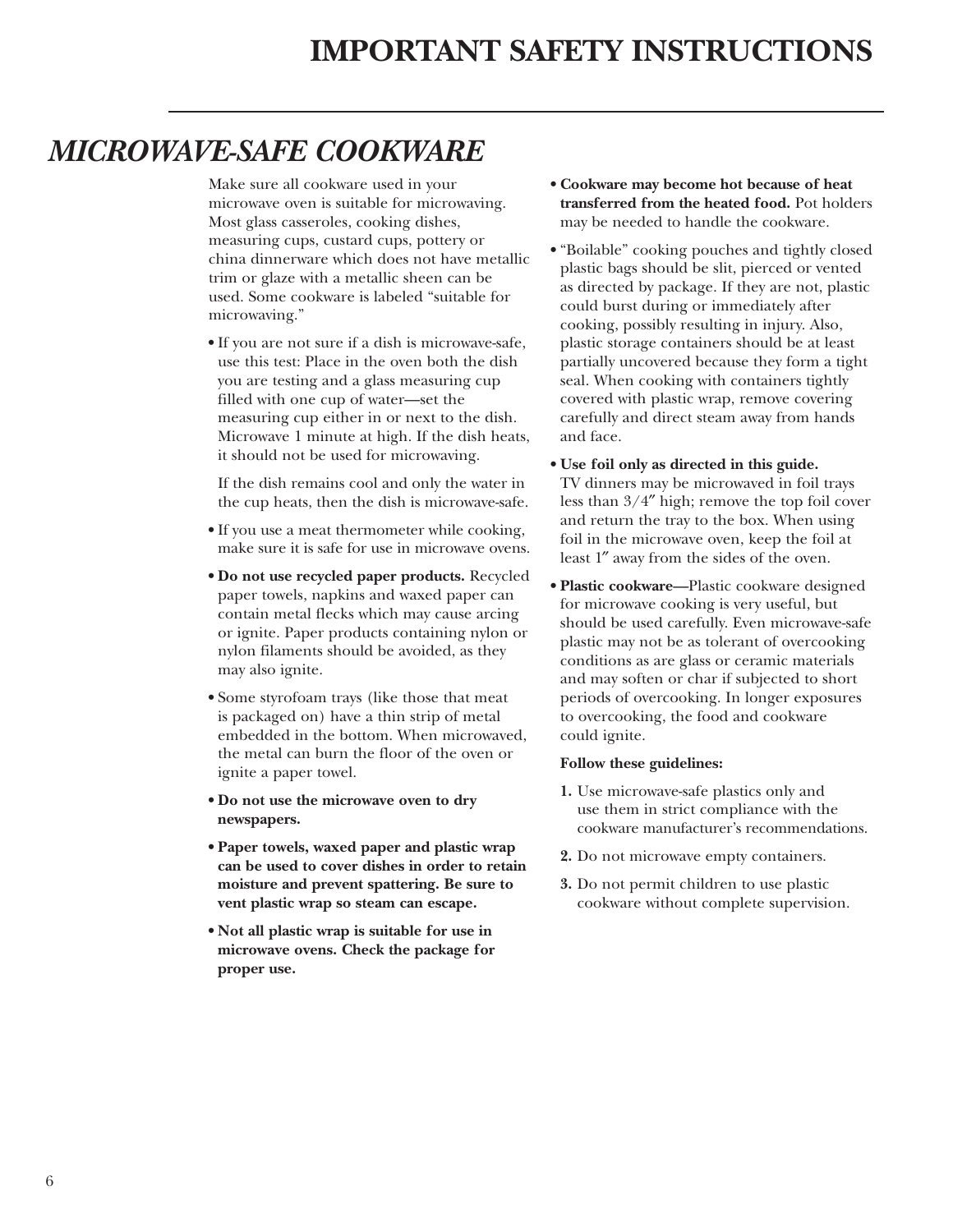# <span id="page-6-0"></span>*GROUNDING INSTRUCTIONS*

**WARNING–**Improper use of the grounding plug can result in a risk of electric shock.

This appliance must be grounded. In the event of an electrical short circuit, grounding reduces the risk of electric shock by providing an escape wire for the electric current.

This appliance is equipped with a power cord having a grounding wire with a grounding plug. The plug must be plugged into an outlet that is properly installed and grounded. (Fig. 1)

PREFERRED METHOD Fig. 1



Consult a qualified electrician or service technician if the grounding instructions are not completely understood, or if doubt exists as to whether the appliance is properly grounded.

Where a standard 2-prong wall receptacle is encountered, it is your personal responsibility and obligation to have it replaced with a properly grounded 3-prong wall receptacle.

#### **Do not under any circumstances cut or remove the third (ground) prong from the power cord.**

We do not recommend using an extension cord with this appliance. If the power cord is too short, have a qualified electrician or service technician install an outlet near the appliance. (See the Extension Cords section.)

**For best operation, plug this appliance into its own electrical outlet to prevent flickering of lights, blowing of fuse or tripping of circuit breaker.**

# *USE OF ADAPTER PLUGS*

**Usage situations where appliance's power cord will be disconnected infrequently.**

Because of potential safety hazards under certain conditions, **we strongly recommend against the use of an adapter plug.** However, if you still elect to use an adapter, where local codes permit, a TEMPORARY CONNECTION may be made to a properly grounded 2-prong wall receptacle by the use of a UL listed adapter (Fig. 2) which is available at most local hardware stores.

Fig. 2 TEMPORARY METHOD (Adapter plugs not permitted in Canada) Align large prongs/slots

> Ensure proper ground and firm connection before use

The larger slot in the adapter must be aligned with the larger slot in the wall receptacle to provide proper polarity in the connection of the power cord.

**CAUTION:** Attaching the adapter ground terminal to the wall receptacle cover screw does not ground the appliance unless the cover screw is metal, and not insulated, and the wall receptacle is grounded through the house wiring. You should have the circuit checked by a qualified electrician to make sure the receptacle is properly grounded.

When disconnecting the power cord from the adapter, always hold the adapter with one hand. If this is not done, the adapter ground terminal is very likely to break with repeated use. Should this happen, DO NOT USE the appliance until a proper ground has again been established.

#### **Usage situations where appliance's power cord will be disconnected frequently.**

**Do not use an adapter plug** in these situations because frequent disconnection of the power cord places undue strain on the adapter and leads to eventual failure of the adapter ground terminal. You should have the 2-prong wall receptacle replaced with a 3-prong (grounding) receptacle by a qualified electrician before using the appliance.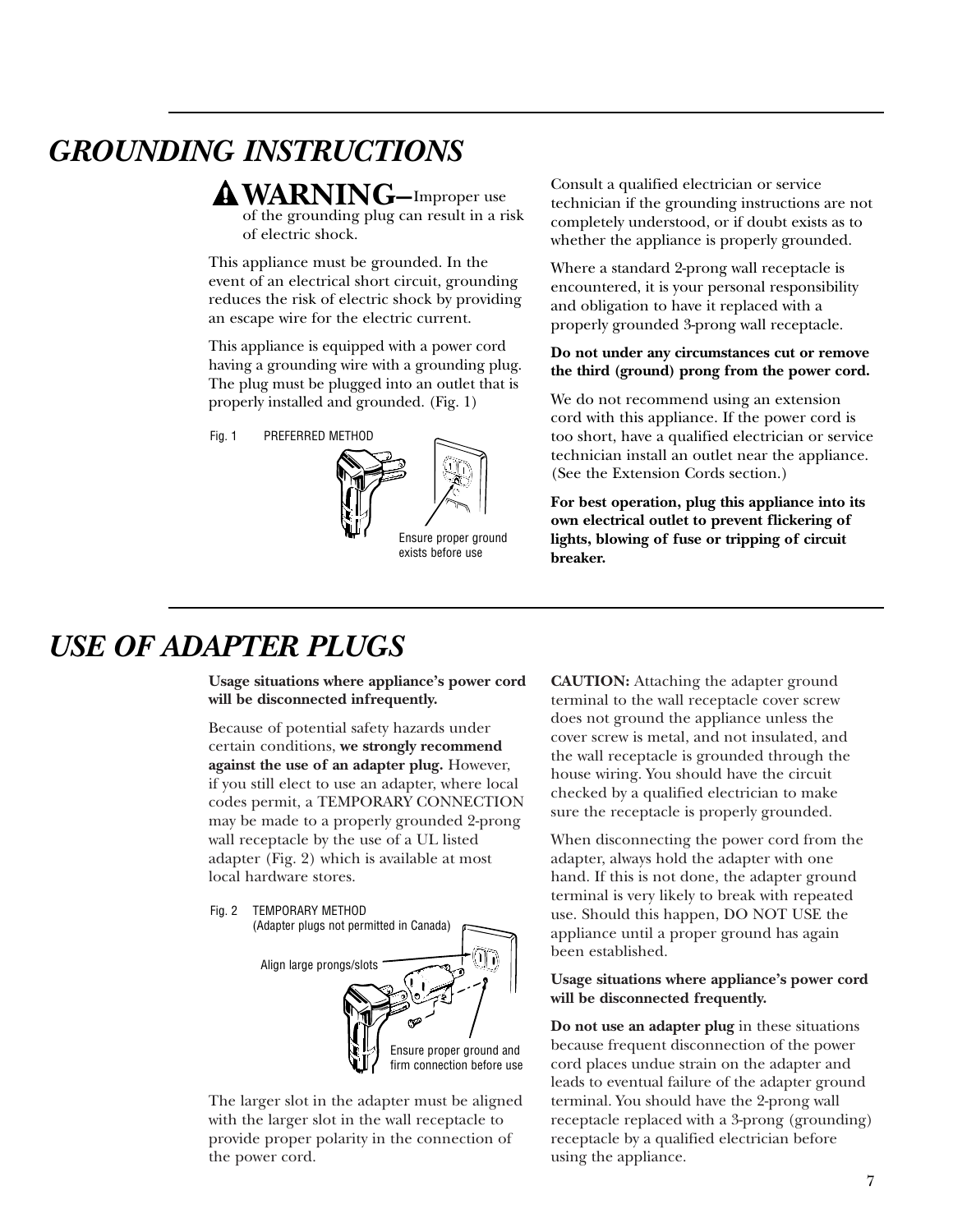# <span id="page-7-0"></span>*USE OF EXTENSION CORDS*

A short power supply cord is provided to reduce the risks resulting from becoming entangled in or tripping over a longer cord.

Extension cords may be used if you are careful in using them.

If an extension cord is used—

- **1.** The marked electrical rating of the cord set or extension cord should be at least as great as the electrical rating of the appliance.
- **2.** The extension cord must be a groundingtype 3-wire cord and it must be plugged into a 3-slot outlet.

**3.** The longer cord should be arranged so that it will not drape over the countertop or tabletop where it can be pulled on by children or tripped over unintentionally.

If you use an extension cord, the interior light may flicker and the blower sound may vary when the microwave oven is on. Cooking times may be longer, too.

# *SAVE THESE INSTRUCTIONS*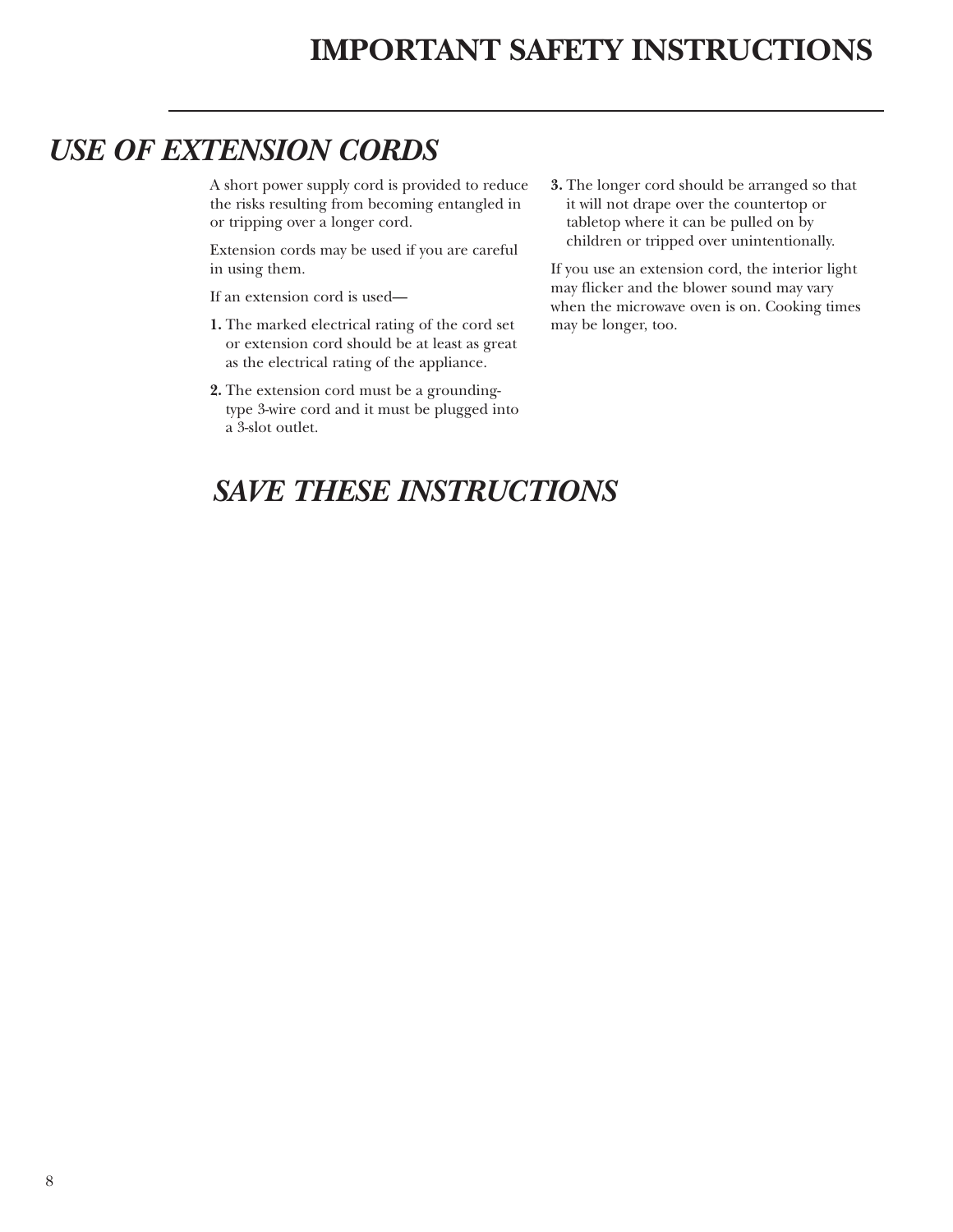### Features of Your Oven

*Countertop Microwave Oven*

<span id="page-8-0"></span>

#### **1. Door Latches.**

- **2. Window with Metal Shield.** Screen allows cooking to be viewed while keeping microwaves confined in the oven.
- **3. Touch Control Panel and Display.**
- **4. Convenience Guide.**
- **5. Removable Turntable.** Turntable and support *must* be in place when using the oven. The turntable may be removed for cleaning.
- **6. Door Latch Release.** Press latch release button to open door.

**NOTE:** Rating plate, oven vent(s) and oven light are located on the inside walls of the microwave oven.

*Accessory Included*

The enclosed hardware kit (4-A019) allows you to hang this model under your cabinet.

*Optional Accessories*

Available at extra cost from your GE supplier.

**JX827 27**″ **Built-In Kit** allows this oven to be built into a cabinet or wall.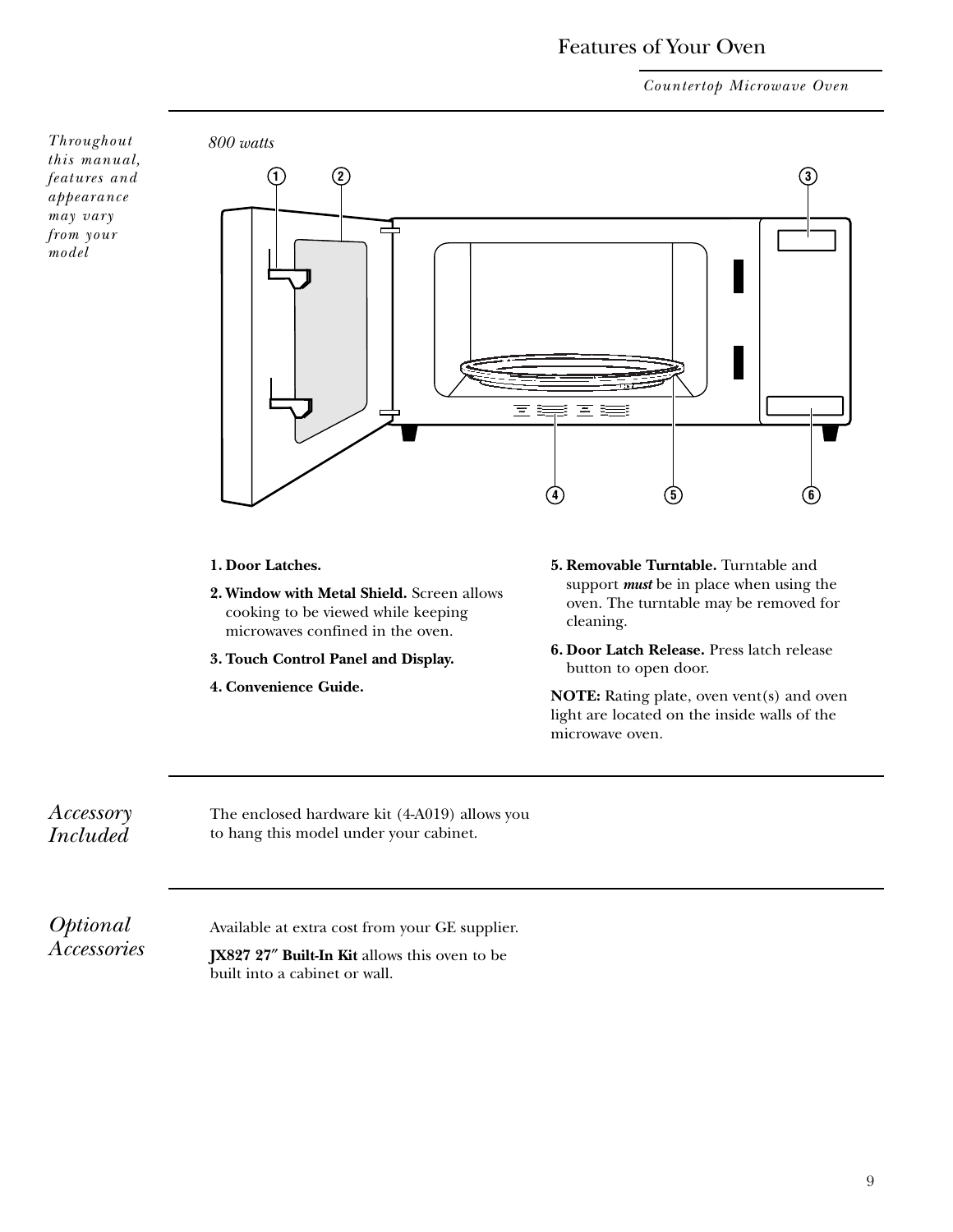# Cooking Controls

*Countertop Microwave Oven*

<span id="page-9-0"></span>

**Check the Convenience Guide before you begin.**

**1. Time Features**

| <b>Press</b>                            | Enter                     |
|-----------------------------------------|---------------------------|
| <b>TIME COOK</b><br>Press once or twice | Amount of cooking time    |
| <b>DEFROST AUTO/TIME</b><br>Press twice | Amount of defrosting time |
| <b>EXPRESS COOK</b>                     | Starts immediately!       |
| ADD 30 SEC                              | Starts immediately!       |
| <b>POWER LEVEL</b>                      | Power level 1–10          |

#### **2. Sensor Features**

| <b>Press</b>                                                                                                                  | <b>Enter</b>        | Option         |
|-------------------------------------------------------------------------------------------------------------------------------|---------------------|----------------|
| <b>POPCORN</b>                                                                                                                | Starts immediately! | more/less time |
| <b>BEVERAGE</b>                                                                                                               | Starts immediately! |                |
| <b>REHEAT</b>                                                                                                                 | Starts immediately! | more/less time |
| <b>CHICKEN/FISH</b><br>Press once (chicken pieces)<br>Press twice (fish fillets)                                              | Starts immediately! | more/less time |
| <b>POTATO</b>                                                                                                                 | Starts immediately! | more/less time |
| <b>VEGETABLE</b><br>Press once (fresh vegetables)<br>Press twice (frozen vegetables)<br>Press three times (canned vegetables) | Starts immediately! | more/less time |

#### **3. Auto Feature**

| <b>Press</b>                           | Enter       |
|----------------------------------------|-------------|
| <b>DEFROST AUTO/TIME</b><br>Press once | Food weight |

*You can*

*feature*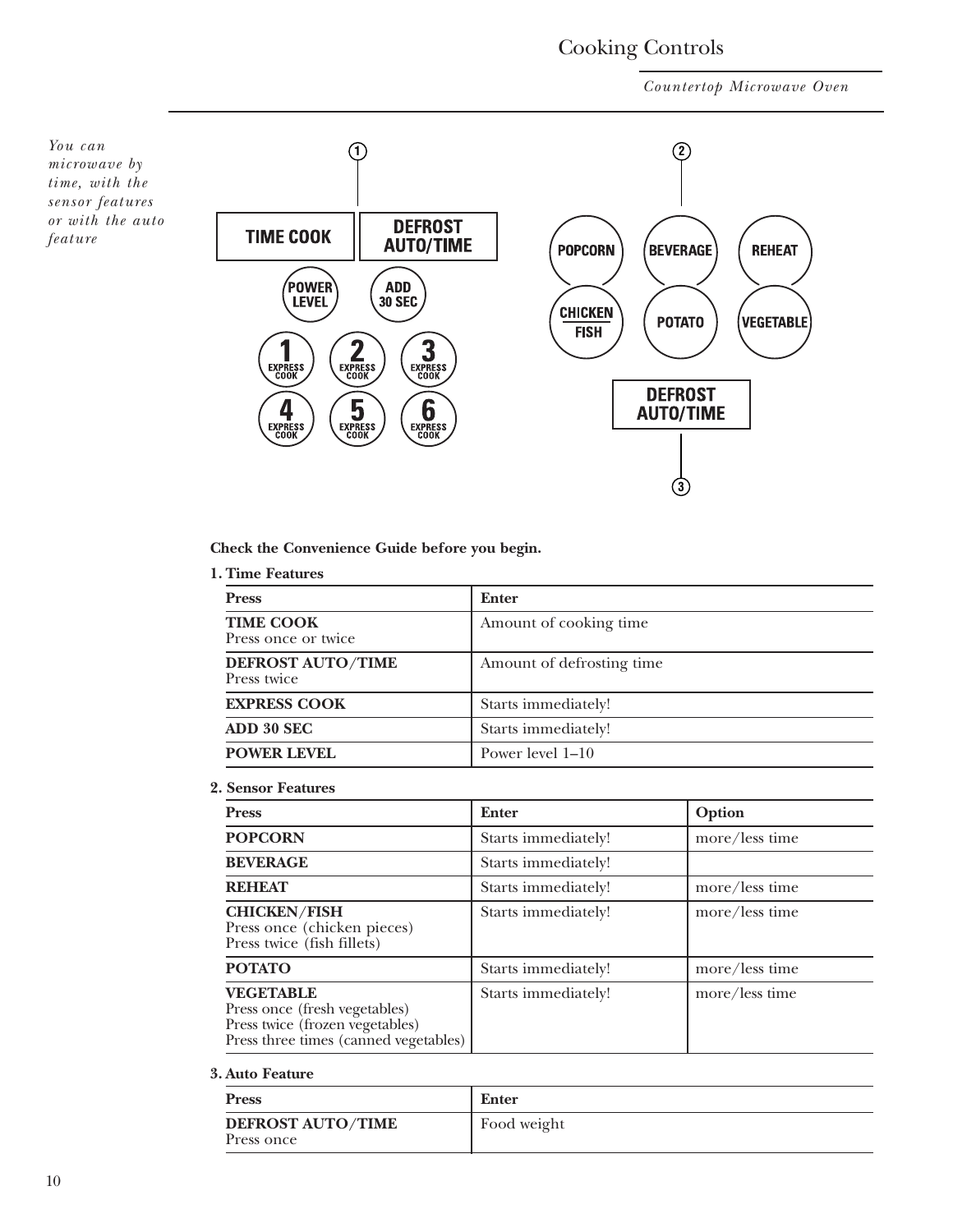# Changing the Power Level

*Countertop Microwave Oven*

<span id="page-10-0"></span>*Variable Power Levels 1–10*

#### **How to Change Power Level**

The power level may be entered or changed immediately after entering the feature time for Time Cook, Defrost or Express Cook. The power level may also be changed during time countdown.

- **1.** Press TIME COOK or select Time Defrost.
- **2.** Select cooking or defrosting time.
- **3.** Press POWER LEVEL.
- **4.** Select desired power level 1–10.
- **5.** Press START.

Variable power levels add flexibility to your microwave cooking. The power levels on your microwave oven can be compared to the surface units on a range. Each power level gives you microwave energy a certain percent of the time. Power level 7 is microwave energy 70% of the time. Power level 3 is energy 30% of the time. Most cooking will be done on High (power level 10) which gives you 100% power.

Power level 10 will cook faster but food may need more frequent stirring, rotating or turning over. A lower setting will cook more evenly and need less stirring or rotating of the food.

Some foods may have better flavor, texture or appearance if one of the lower settings is used. Use a lower power level when cooking foods that have a tendency to boil over, such as scalloped potatoes.

Rest periods (when the microwave energy cycles off) give time for the food to "equalize" or transfer heat to the inside of the food. An example of this is shown with power level 3 the defrost cycle. If microwave energy did not cycle off, the outside of the food would cook before the inside was defrosted.



Here are some examples of uses for various power levels:

| <b>POWER LEVEL</b> | <b>BEST USES</b>                                                               |
|--------------------|--------------------------------------------------------------------------------|
| High 10            | Fish, bacon, vegetables,<br>boiling liquids.                                   |
| Med-High 7         | Gentle cooking of meat<br>and poultry; baking<br>casseroles and reheating.     |
| Medium 5           | Slow cooking and tenderizing<br>such as stews and less tender<br>cuts of meat. |
| Low <sub>3</sub>   | Defrosting without cooking;<br>simmering; delicate sauces.                     |
| Warm 1             | Keeping food warm without<br>overcooking; softening butter.                    |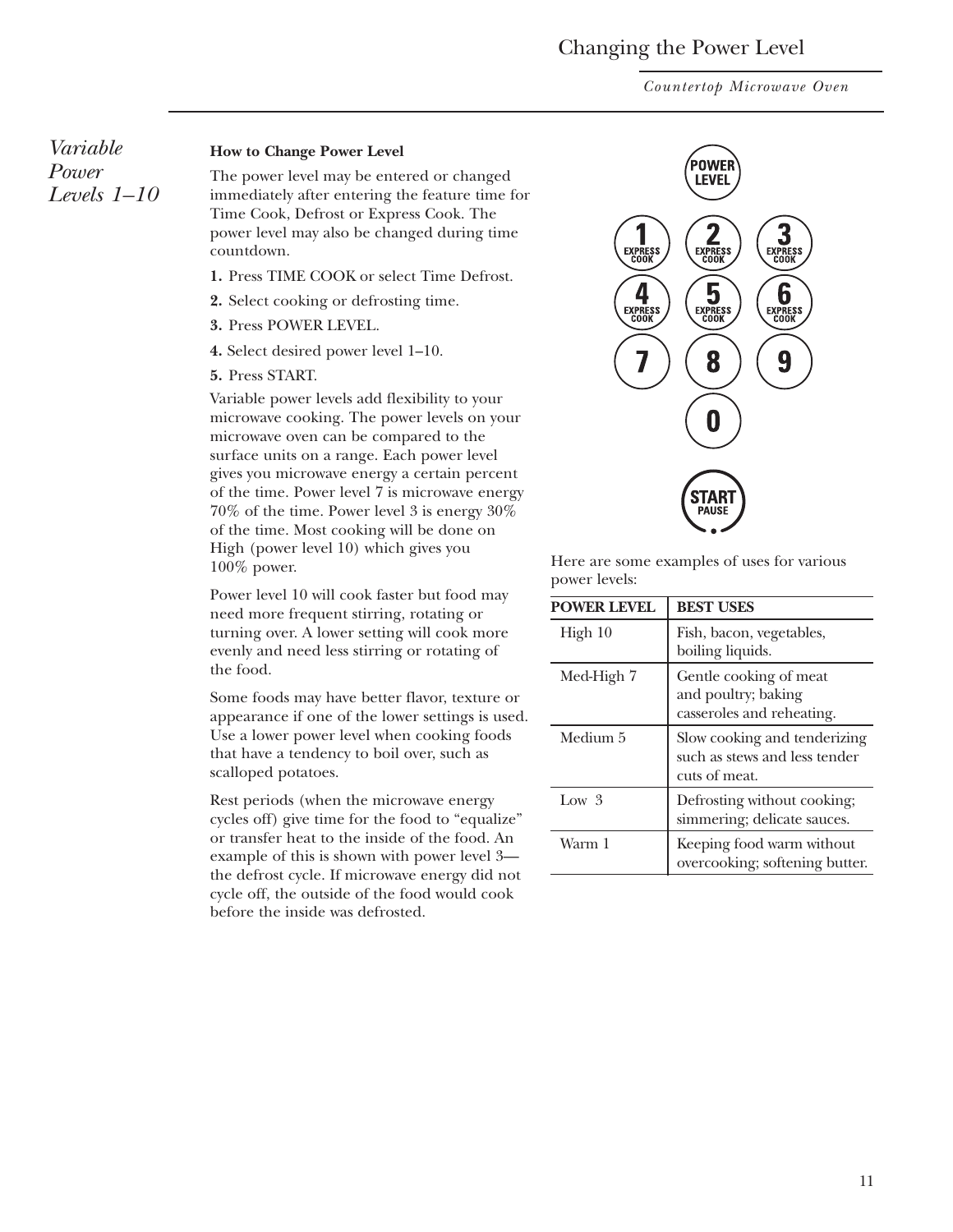# Time Features

*Countertop Microwave Oven*

#### <span id="page-11-0"></span>*Time Cook* **Time Cook I**

Allows you to microwave for any time up to 99 minutes and 99 seconds.

Power level 10 (high) is automatically set, but you may change it for more flexibility.

- **1.** Press TIME COOK.
- **2.** Enter cooking time.
- **3.** Change power level if you don't want full power. (Press POWER LEVEL. Select a desired power level 1–10.)
- **4.** Press START.

You may open the door during Time Cook to check the food. Close the door and press START to resume cooking.

#### **Time Cook II**

Lets you change power levels automatically during cooking. Here's how to do it:

- **1.** Press TIME COOK.
- **2.** Enter the first cook time.
- **3.** Change the power level if you don't want full power. (Press POWER LEVEL. Select a desired power level 1–10.)
- **4.** Press TIME COOK again.
- **5.** Enter the second cook time.
- **6.** Change the power level if you don't want full power. (Press POWER LEVEL. Select a desired power level 1–10.)
- **7.** Press START.

At the end of Time Cook I, Time Cook II counts down.

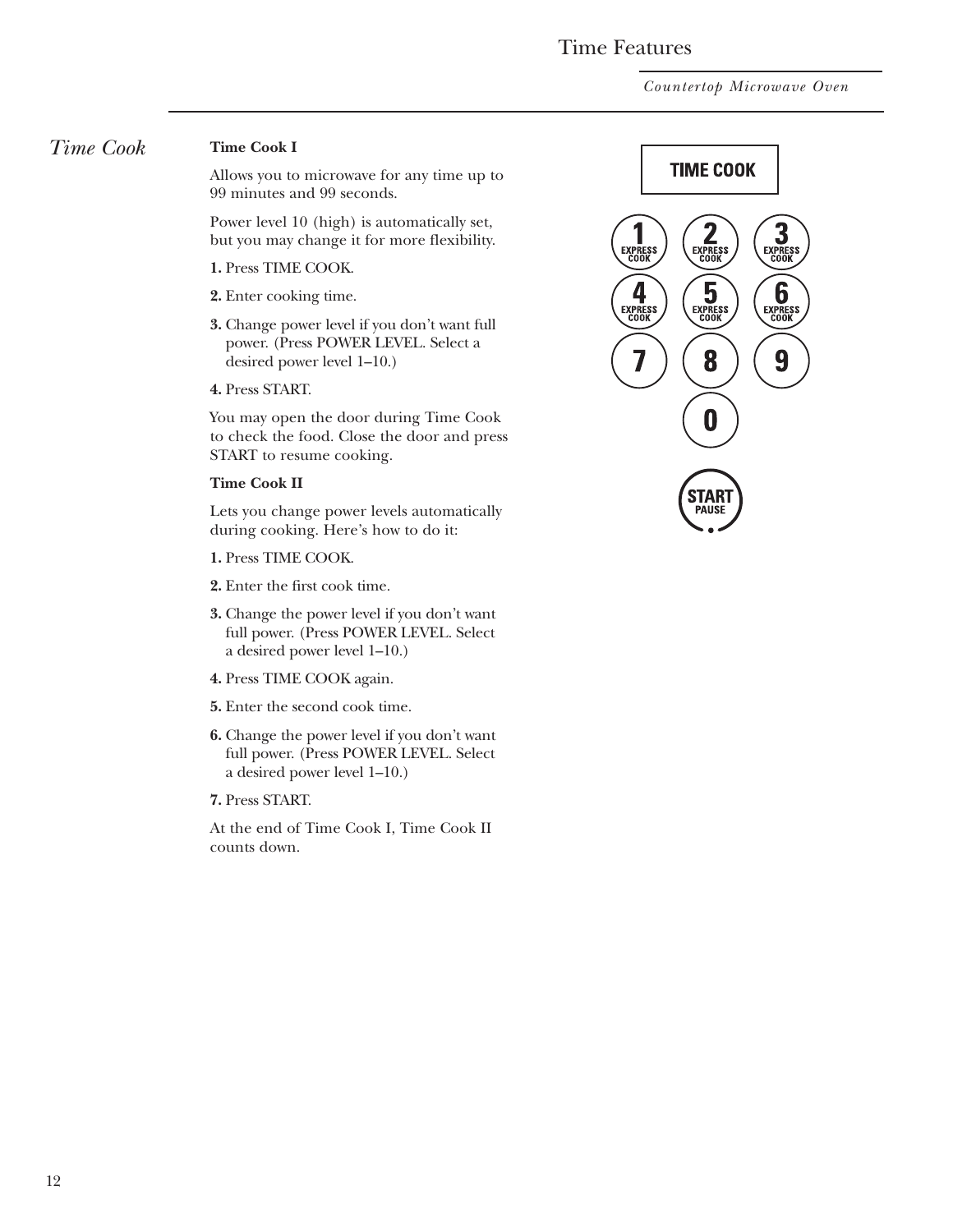### **Cooking Guide for Time Cook**

**NOTE:** Use power level 10 (High) unless otherwise noted.

| Vegetable                                                                        | Amount                                                                                             | <b>Time</b>                                                      | <b>Comments</b>                                                                                                                                                                                                           |
|----------------------------------------------------------------------------------|----------------------------------------------------------------------------------------------------|------------------------------------------------------------------|---------------------------------------------------------------------------------------------------------------------------------------------------------------------------------------------------------------------------|
| <b>Asparagus</b><br>(fresh spears)                                               | 1 lb.                                                                                              | $7$ to $10$ min.,<br>Med-High $(7)$                              | In 1½-qt. oblong glass baking dish, place $1/4$ cup water.<br>Rotate dish after half of time.                                                                                                                             |
| (frozen spears)                                                                  | 10-oz. package                                                                                     | $5$ to $8$ min.                                                  | In 1-qt. casserole.                                                                                                                                                                                                       |
| <b>Beans</b><br>(fresh green)<br>(frozen green)<br>(frozen lima)                 | 1 lb. cut in half<br>10-oz. package<br>10-oz. package                                              | $12$ to $17$ min.<br>$5$ to $9$ min.<br>$5$ to $9$ min.          | In 1½-qt. casserole, place $1/2$ cup water.<br>In 1-qt. casserole, place 2 tablespoons water.<br>In 1-qt. casserole, place $1/4$ cup water.                                                                               |
| <b>Beets</b><br>(fresh, whole)                                                   | 1 bunch                                                                                            | 18 to 25 min.                                                    | In 2-qt. casserole, place $1/2$ cup water.                                                                                                                                                                                |
| <b>Broccoli</b><br>(fresh cut)<br>(fresh spears)                                 | 1 bunch $(1\frac{1}{4}$ to $1\frac{1}{2}$ lbs.)<br>1 bunch $(1\frac{1}{4}$ to $1\frac{1}{2}$ lbs.) | $7$ to $10$ min.<br>9 to 13 min.                                 | In 2-qt. casserole, place $1/2$ cup water.<br>In 2-qt. oblong glass baking dish, place 1/4 cup water.<br>Rotate dish after half of time.                                                                                  |
| (frozen, chopped)<br>(frozen spears)                                             | 10-oz. package<br>10-oz. package                                                                   | $5$ to $8$ min.<br>$5$ to $8$ min.                               | In 1-qt. casserole.<br>In 1-qt. casserole, place 3 tablespoons water.                                                                                                                                                     |
| Cabbage<br>(fresh)<br>(wedges)                                                   | 1 medium head (about 2 lbs.)                                                                       | 8 to 11 min.<br>7 to 10 min.                                     | In $1\frac{1}{2}$ or 2-qt. casserole, place $1/4$ cup water.<br>In 2- or 3-qt. casserole, place 1/4 cup water.                                                                                                            |
| <b>Carrots</b><br>(fresh, sliced)<br>(frozen)                                    | 1 lb.<br>10-oz. package                                                                            | $6$ to $9$ min.<br>$5$ to $8$ min.                               | In $1\frac{1}{2}$ -qt. casserole, place $1/4$ cup water.<br>In 1-qt. casserole, place 2 tablespoons water.                                                                                                                |
| <b>Cauliflower</b><br>(flowerets)<br>(fresh, whole)<br>(frozen)                  | 1 medium head<br>1 medium head<br>10-oz. package                                                   | $9$ to 14 min.<br>9 to 17 min.<br>$5 \text{ to } 8 \text{ min.}$ | In 2-qt. casserole, place $1/2$ cup water.<br>In 2-qt. casserole, place 1/2 cup water.<br>In 1-qt. casserole, place 2 tablespoons water.                                                                                  |
| Corn<br>(frozen kernel)                                                          | 10-oz. package                                                                                     | $4$ to $8$ min.                                                  | In 1-qt. casserole, place 2 tablespoons water.                                                                                                                                                                            |
| Corn on the cob<br>(fresh)                                                       | 1 to 5 ears                                                                                        | $3$ to $5$ min.<br>per ear                                       | In 2-qt. oblong glass baking dish, place corn. If corn<br>is in husk, use no water; if corn has been husked,                                                                                                              |
| (frozen)                                                                         | 1 ear<br>2 to 6 ears                                                                               | $5 \text{ to } 7 \text{ min.}$<br>$2$ to $4$ min.<br>per ear     | add 1/4 cup water. Rearrange after half of time.<br>Place in 2-qt. oblong glass baking dish.<br>Cover with vented plastic wrap. Rearrange after<br>half of time.                                                          |
| <b>Mixed vegetables</b><br>(frozen)                                              | 10-oz. package                                                                                     | $4$ to $8$ min.                                                  | In 1-qt. casserole, place 3 tablespoons water.                                                                                                                                                                            |
| Peas<br>(fresh, shelled)<br>(frozen)                                             | 2 lbs. unshelled<br>10-oz. package                                                                 | 9 to 12 min.<br>$4$ to $8$ min.                                  | In 1-qt. casserole, place 1/4 cup water.<br>In 1-qt. casserole, place 2 tablespoons water.                                                                                                                                |
| <b>Potatoes</b><br>(fresh, cubed,<br>white)<br>(fresh, whole,<br>sweet or white) | 4 potatoes<br>$(6 \text{ to } 8 \text{ oz. each})$<br>$1(6 \text{ to } 8 \text{ oz.})$             | 11 to $14 \text{ min.}$<br>$2$ to $5$ min.                       | Peel and cut into 1 inch cubes. Place in 2-qt.<br>casserole with $1/2$ cup water. Stir after half of time.<br>Pierce with cooking fork. Place in the oven, 1 inch<br>apart, in circular arrangement. Let stand 5 minutes. |
| Spinach<br>(fresh)<br>(frozen, chopped<br>and leaf)                              | $10$ to $16$ oz.<br>10-oz. package                                                                 | $5$ to $8$ min.<br>$5$ to $8$ min.                               | In 2-qt. casserole, place washed spinach.<br>In 1-qt. casserole, place 3 tablespoons water.                                                                                                                               |
| Squash<br>(fresh, summer                                                         | 1 lb. sliced                                                                                       | $4$ to $7$ min.                                                  | In 1½-qt. casserole, place $1/4$ cup water.                                                                                                                                                                               |
| and yellow)<br>(winter, acorn<br>or butternut)                                   | 1 to 2 squash<br>(about 1 lb. each)                                                                | 7 to 11 min.                                                     | Cut in half and remove fibrous membranes. In 2-qt.<br>oblong glass baking dish, place squash cut-side-down.<br>Turn cut-side-up after 4 minutes.                                                                          |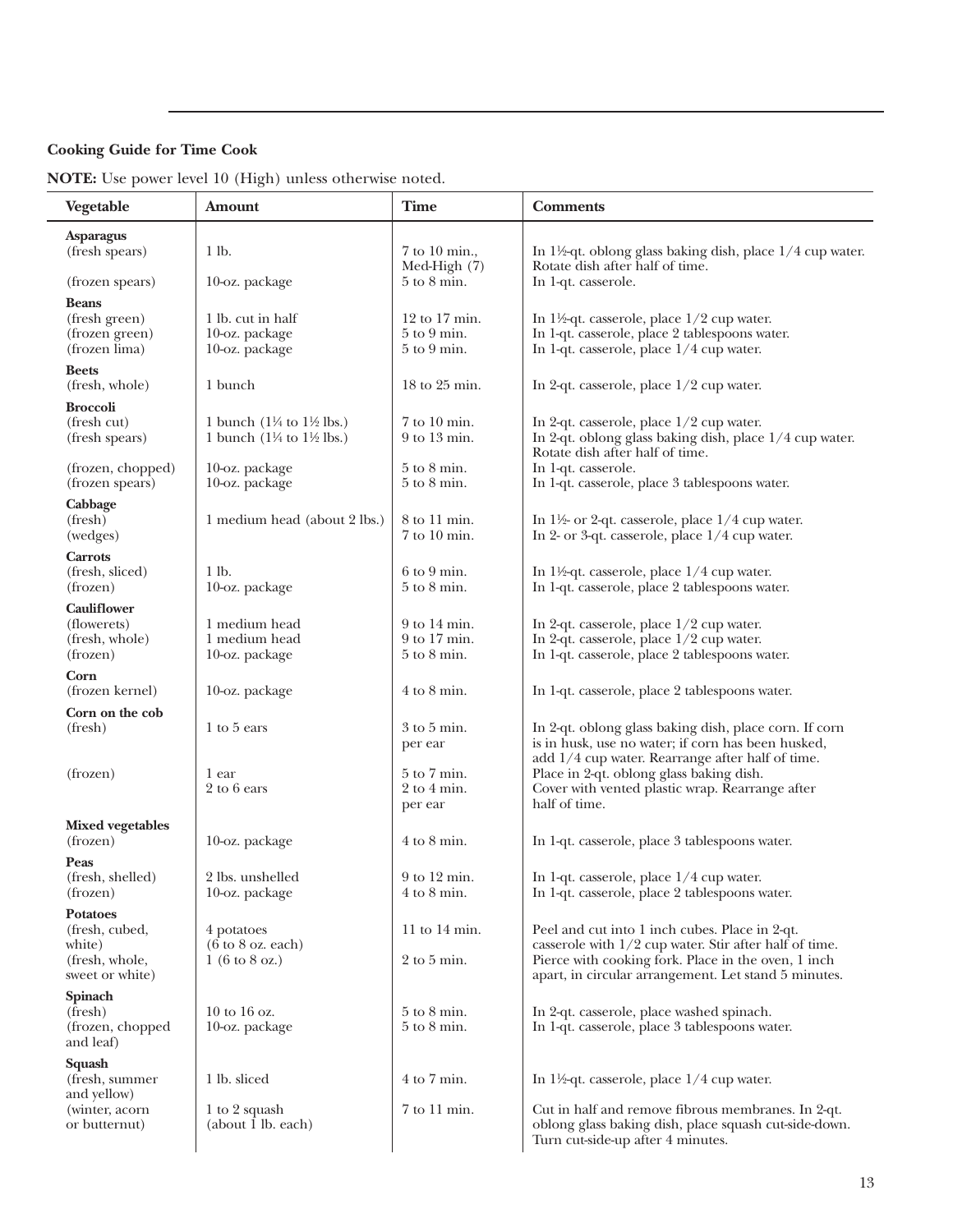### Time Features

*Countertop Microwave Oven*

### <span id="page-13-0"></span>*Time Defrost*

**Allows you to defrost for a selected length of time. See the Defrosting Guide for suggested times. (Auto Defrost is explained in the Auto Feature section.)**

- **1.** Press DEFROST AUTO/TIME twice.
- **2.** Enter defrosting time.
- **3.** Press START.
- **4.** Turn food over when the oven signals.
- **5.** Press START.

Power level is automatically set at 3, but can be changed. You can defrost small items quickly by raising the power level after entering the time. Power level 7 cuts the total defrosting time in about half; power level 10 cuts the total time to approximately 1/3. However, food will need more frequent attention than usual.

At one half of selected defrosting time, the oven signals "TURN." At this time, turn food over and break apart or rearrange pieces for more even defrosting. Shield any warm areas with small pieces of foil. The oven will continue to defrost if you don't open the door and turn the food.

A dull thumping noise may be heard during defrosting. This is normal when oven is not operating at High power.

#### **Defrosting Tips**

- Foods frozen in paper or plastic can be defrosted in the package. Closed packages should be slit, pierced or vented AFTER food has partially defrosted. Plastic storage containers should be partially uncovered.
- Family-size, prepackaged frozen dinners can be defrosted and microwaved. If the food is in a foil container, transfer it to a microwavesafe dish.



- For more even defrosting of larger foods, such as roasts, use Auto Defrost. Be sure large meats are completely defrosted before cooking.
- Foods that spoil easily should not be allowed to sit out for more than one hour after defrosting. Room temperature promotes the growth of harmful bacteria.
- When defrosted, food should be cool but softened in all areas. If still slightly icy, return to the microwave very briefly, or let it stand a few minutes.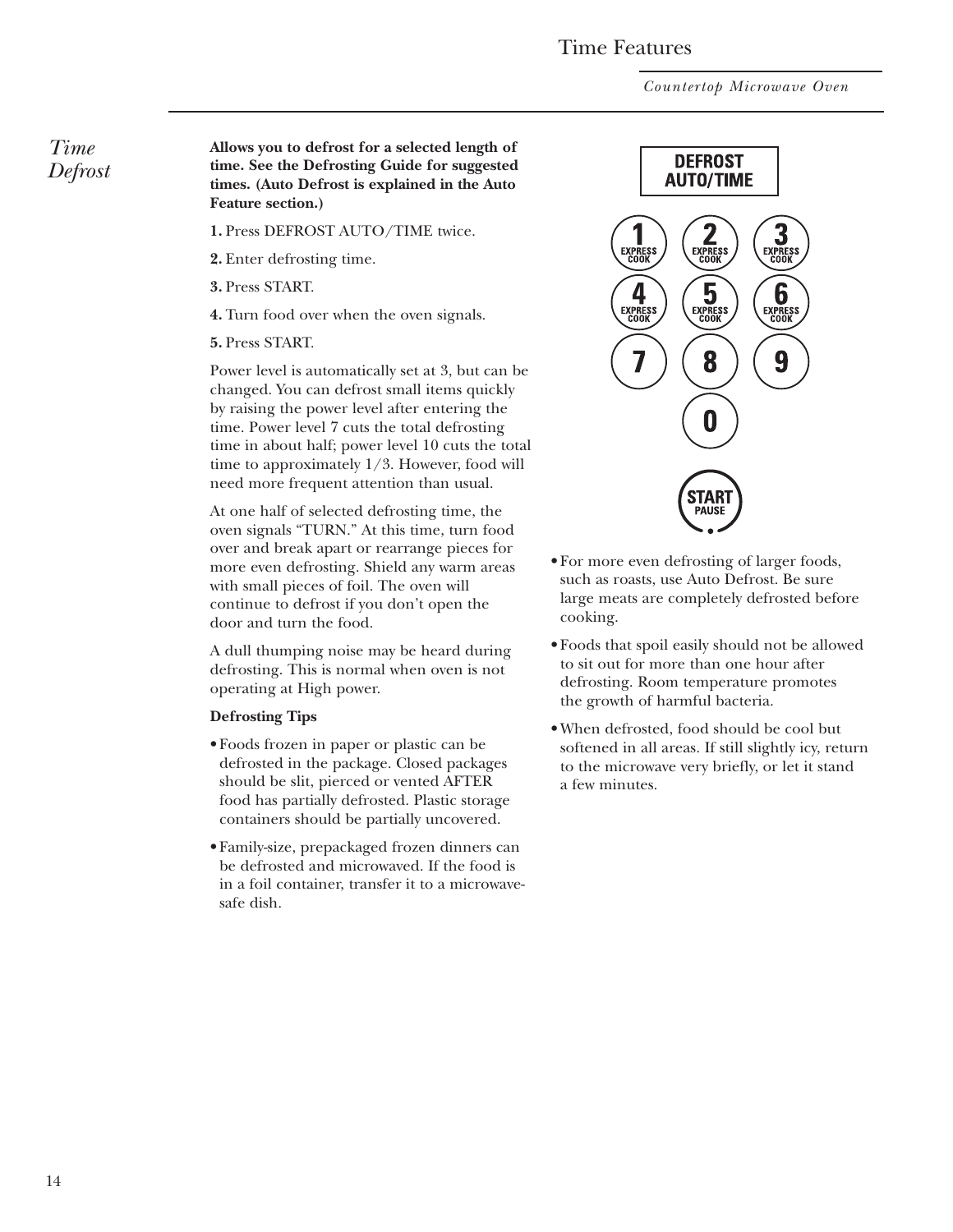### **Defrosting Guide**

| Food                                                                                                                                                                                                | <b>Time</b>                                                                                              | <b>Comments</b>                                                                                                                                                                                                                                                                                                                                                                                                                                                                                                                                                                                                                                                                                                                                                                                                                                                       |
|-----------------------------------------------------------------------------------------------------------------------------------------------------------------------------------------------------|----------------------------------------------------------------------------------------------------------|-----------------------------------------------------------------------------------------------------------------------------------------------------------------------------------------------------------------------------------------------------------------------------------------------------------------------------------------------------------------------------------------------------------------------------------------------------------------------------------------------------------------------------------------------------------------------------------------------------------------------------------------------------------------------------------------------------------------------------------------------------------------------------------------------------------------------------------------------------------------------|
| <b>Breads, Cakes</b><br>Bread, buns or rolls (1 piece)<br>Sweet rolls (approx. 12 oz.)                                                                                                              | $1/2$ min.<br>$2$ to $4$ min.                                                                            | Rearrange after half of time.                                                                                                                                                                                                                                                                                                                                                                                                                                                                                                                                                                                                                                                                                                                                                                                                                                         |
| <b>Fish and Seafood</b><br>Fillets, frozen (1 lb.)<br>Shellfish, small pieces (1 lb.)                                                                                                               | 8 to 12 min.<br>$5$ to $8$ min.                                                                          | Place block in casserole.<br>Turn over and break up after first half of time.                                                                                                                                                                                                                                                                                                                                                                                                                                                                                                                                                                                                                                                                                                                                                                                         |
| Fruit<br><b>Plastic pouch—1</b> or $2$<br>$(10$ -oz. package)                                                                                                                                       | $3$ to $7$ min.                                                                                          |                                                                                                                                                                                                                                                                                                                                                                                                                                                                                                                                                                                                                                                                                                                                                                                                                                                                       |
| <b>Meat</b><br>Bacon $(1 \text{ lb.})$<br>Franks $(1 lb.)$<br>Ground meat (1 lb.)<br>Roast: beef, lamb, veal, pork<br>Steaks, chops and cutlets                                                     | $3$ to 6 min.<br>$3$ to 6 min.<br>$5$ to $8$ min.<br>$10$ to $16$ min. per lb.<br>$5$ to 10 min. per lb. | Place unopened package in oven. Let stand 5 minutes after defrosting.<br>Place unopened package in oven. Microwave just until franks can be<br>separated. Let stand 5 minutes, if necessary, to complete defrosting.<br>Turn meat over after first half of time.<br>Use power level Warm $(1)$ .<br>Place unwrapped meat in cooking dish. Turn over after first half<br>of time and shield warm areas with foil. After second half of time,<br>separate pieces with table knife. Let stand to complete defrosting.                                                                                                                                                                                                                                                                                                                                                    |
| Poultry<br>Chicken, broiler-fryer, cut up<br>$(2\frac{1}{2}$ to 3 lbs.)<br><b>Chicken, whole</b> $(2\frac{1}{2}$ to 3 lbs.)<br><b>Cornish hen</b><br>Turkey breast $(4 \text{ to } 6 \text{ lbs.})$ | 16 to 22 min.<br>22 to 28 min.<br>9 to 16 min. per lb.<br>5 to 10 min. per lb.                           | Place wrapped chicken in dish. Unwrap and turn over after first<br>half of time. After second half of time, separate pieces and place in<br>cooking dish. Microwave 2–4 minutes more, if necessary. Let stand<br>a few minutes to finish defrosting.<br>Place wrapped chicken in dish. After first half of time, unwrap<br>and turn chicken over. Shield warm areas with foil. To complete<br>defrosting, run cool water in cavity until giblets can be removed.<br>Place unwrapped hen in oven breast-side-up. Turn over after first half<br>of time. Run cool water in cavity until giblets can be removed.<br>Place unwrapped breast in microwave-safe dish breast-side-down.<br>After first half of time, turn breast-side-up and shield warm areas<br>with foil. Defrost for second half of time. Let stand 1-2 hours in<br>refrigerator to complete defrosting. |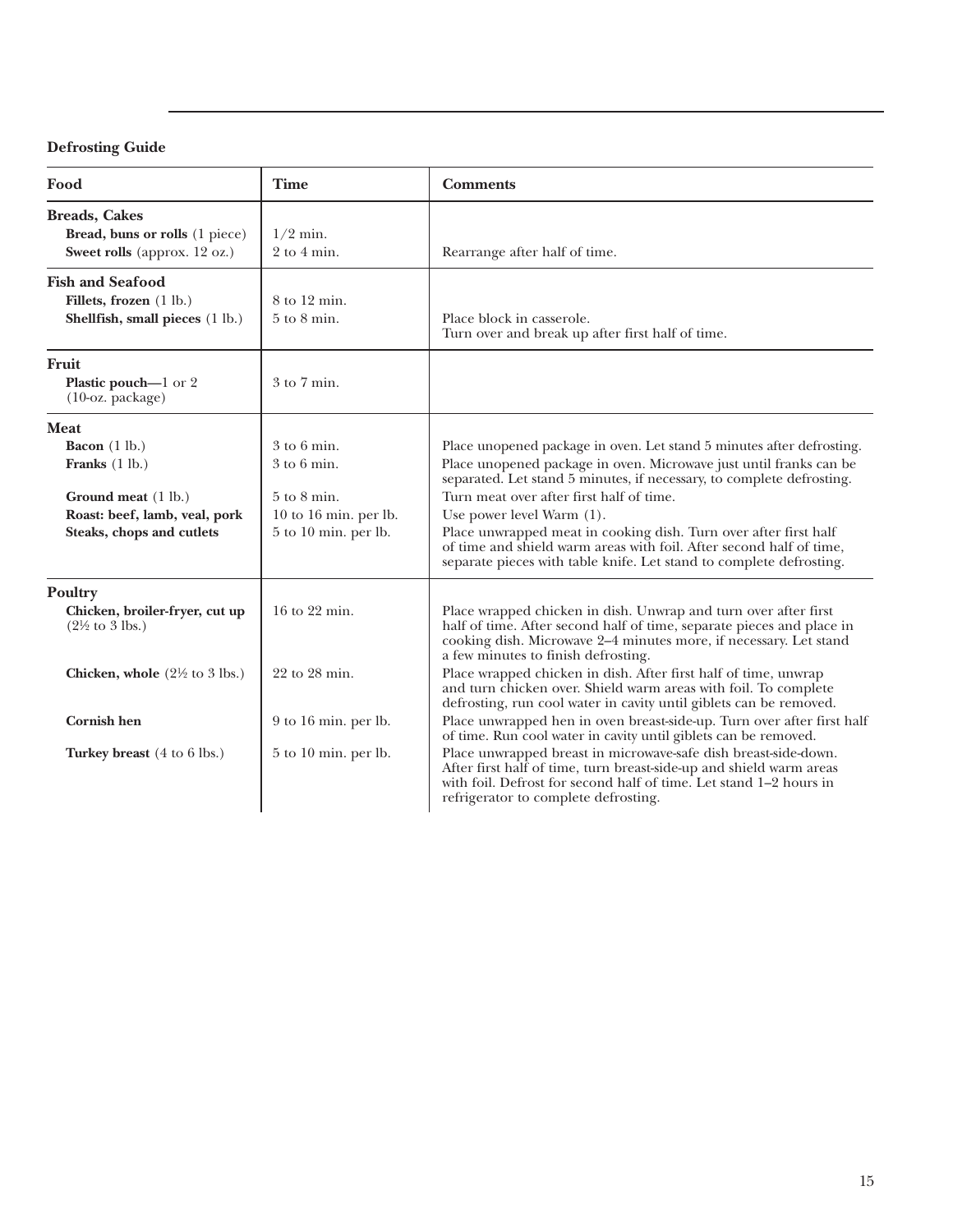# Time Features

*Countertop Microwave Oven*

#### <span id="page-15-0"></span>*Express Cook* **This is a quick way to set cooking time for 1–6 minutes.**

Press one of the Express Cook pads (from 1 to 6) for 1 to 6 minutes of cooking at power level 10. For example, press the 2 pad for 2 minutes of cooking time.

The power level can be changed as time is counting down. Press POWER LEVEL and enter 1–10.



### *Add 30 Seconds*

#### **You can use this feature two ways:**

- It will add 30 seconds to the time counting down each time the pad is touched.
- It can be used as a quick way to set 30 seconds of cooking time.

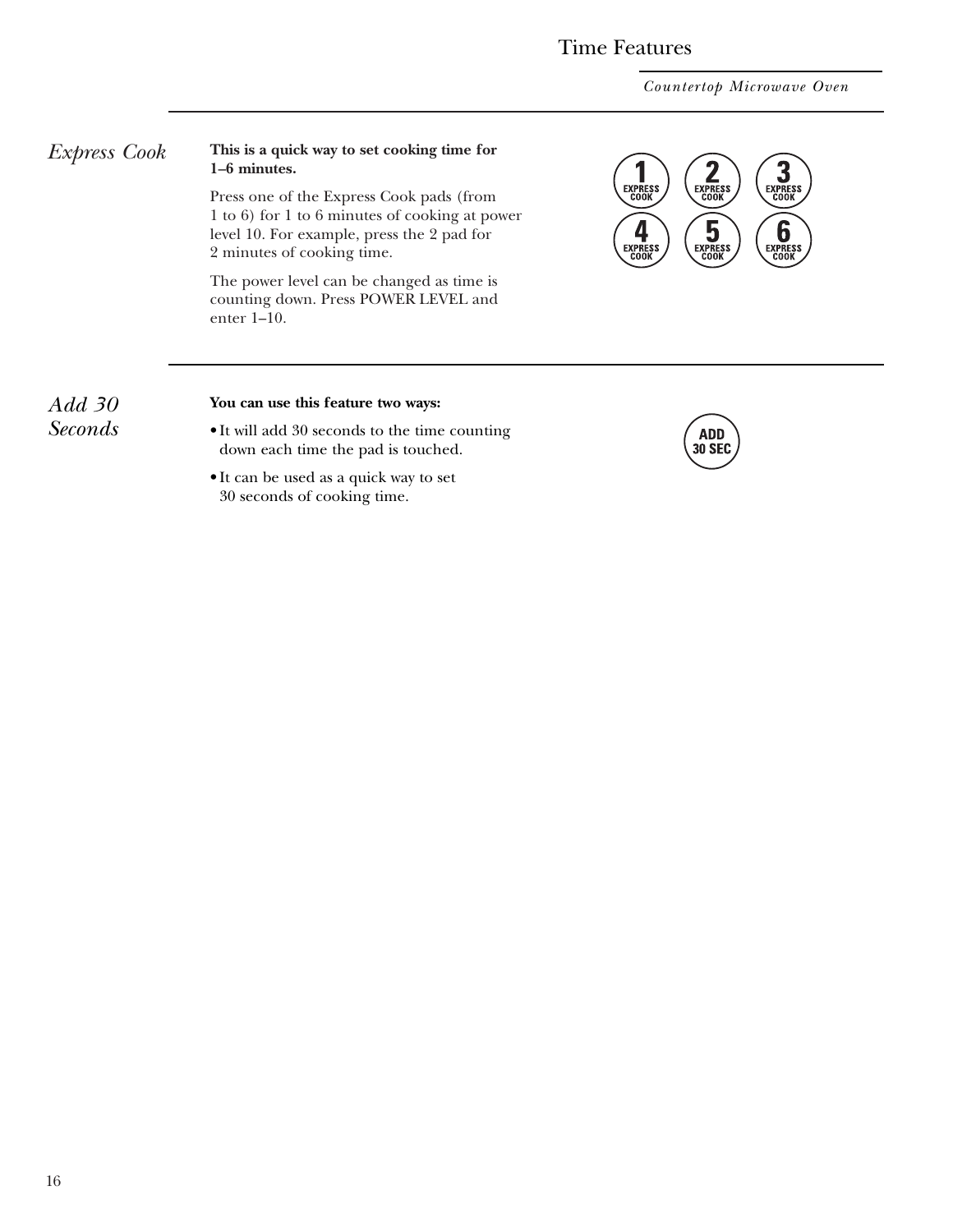### Auto Feature

*Countertop Microwave Oven*

### <span id="page-16-0"></span>*Auto Defrost*

The Defrost Auto/Time feature gives you two ways to defrost frozen foods. Press DEFROST AUTO/TIME once for Auto Defrost or twice for Time Defrost.

Use Auto Defrost for meat, poultry and fish. Use Time Defrost for most other frozen foods.

Auto Defrost automatically sets the defrosting times and power levels to give even defrosting results for meats, poultry and fish.

- **1.** Press DEFROST AUTO/TIME once.
- **2.** Using the conversion guide below, enter food weight. For example, press pads 1 and 2 for 1.2 pounds (1 pound, 3 ounces).

**3.** Press START.

(Time Defrost is explained in the Time Features section.)

There is a handy guide located on the inside front of the oven.

- Remove meat from package and place on microwave-safe dish.
- Twice during defrost, the oven signals "TURN." At each "TURN" signal, turn the food over. Remove defrosted meat or shield warm areas with small pieces of foil.
- After defrosting, most meats need to stand 5 minutes to complete defrosting. Large roasts should stand for about 30 minutes.

#### **Conversion Guide**

| If the weight of food is stated in pounds and<br>ounces, the ounces must be converted to<br>tenths $(0.1)$ of a pound. |         |  |
|------------------------------------------------------------------------------------------------------------------------|---------|--|
| Ounces                                                                                                                 | Pounds  |  |
| $1 - 2$                                                                                                                | $\cdot$ |  |
| 3                                                                                                                      | $.2\,$  |  |
| $4 - 5$                                                                                                                | .3      |  |
| $6 - 7$                                                                                                                | $.4\,$  |  |
| 8                                                                                                                      | .5      |  |
| $9 - 10$                                                                                                               | .6      |  |
| 11                                                                                                                     | .7      |  |
| $12 - 13$                                                                                                              | .8      |  |
| $14 - 15$                                                                                                              | .9      |  |



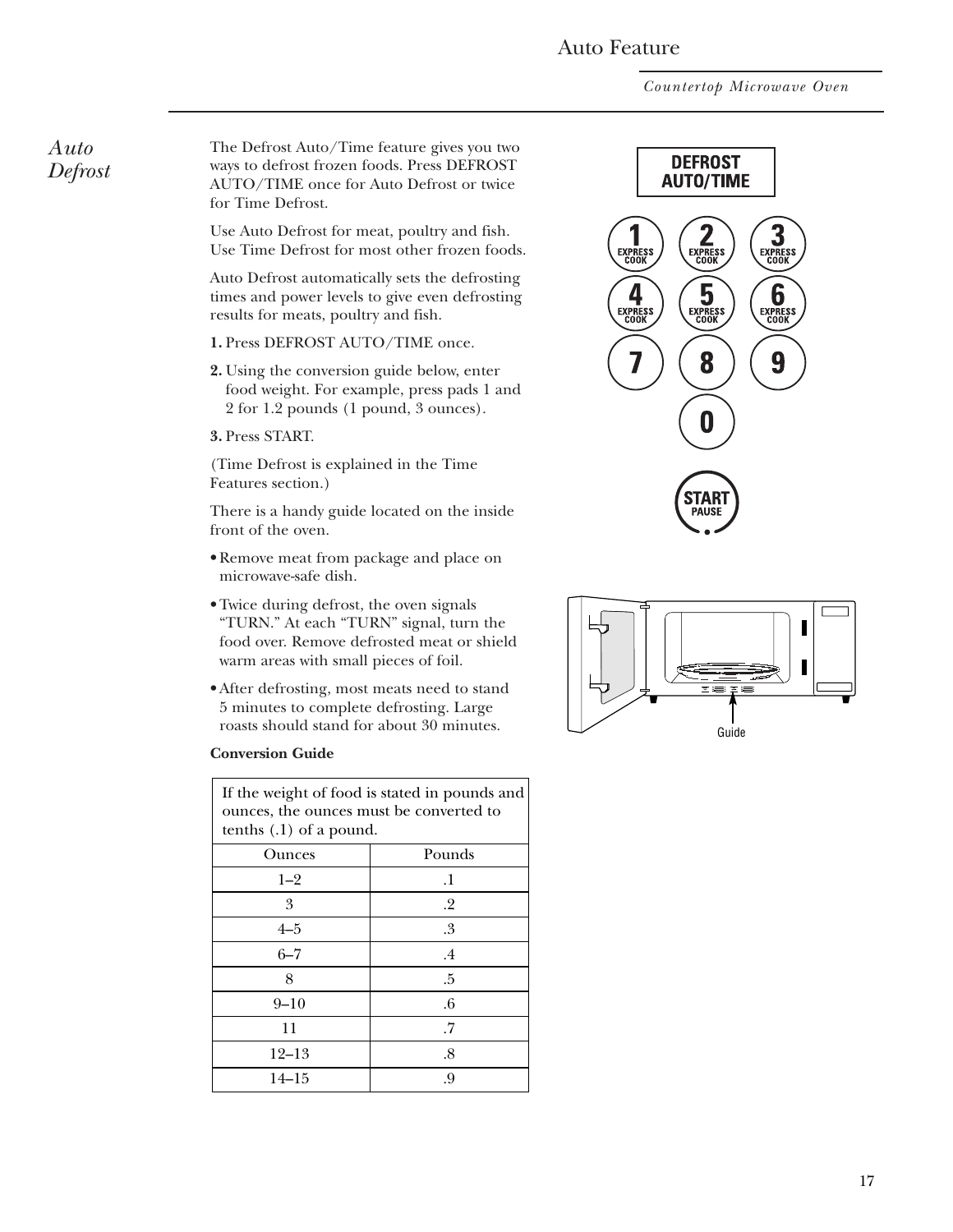### Sensor Features

*Countertop Microwave Oven*

### <span id="page-17-0"></span>*Humidity Sensor*

The Sensor Features detect the increasing humidity released during cooking. The oven automatically adjusts the cooking time to various types and amounts of food.

Do not use the Sensor Features twice in succession on the same food portion—it may result in severely overcooked or burnt food. If food is undercooked after the countdown, use TIME COOK for additional cooking time.

- **•** The proper containers and covers are essential for best sensor cooking.
- **Always use microwave-safe containers and cover them with lids or vented plastic wrap. Never use tight-sealing plastic covers** they can prevent steam from escaping and cause food to overcook.
- **Be sure the outside of the cooking container and the inside of the microwave oven are dry** before placing food in the oven. Beads of moisture turning into steam can mislead the sensor.



*NOTE: Do not use this feature twice in succession on the same food portion it may result in severely overcooked or burnt food.*

To use the Popcorn feature:

- **1.** Follow package instructions, using Micro Cook if the package is less than 3.0 ounces or larger than 3.5 ounces. Place the package of popcorn in the center of the microwave.
- **2.** Press POPCORN. The oven starts immediately.

If you open the door while "POPCORN" is displayed, "SENSOR ERROR" will appear. Close the door, press CLEAR/OFF and begin again.

If food is undercooked after the countdown use TIME COOK for additional cooking time.

During the Popcorn cycle, the turntable will rotate, stop, then rotate again. This feature provides optimum results.

#### **How to Adjust the Popcorn Program to Provide a Shorter or Longer Cook Time**

If you find that the brand of popcorn you use underpops or overcooks consistently, you can add or subtract 20–30 seconds to the automatic popping time.



Dry off dishes so they don't mislead the sensor.



#### **To add time:**

After pressing POPCORN, press 9 immediately after the oven starts for an extra 20 seconds. Press 9 again to add another 10 seconds (total 30 seconds additional time).

#### **To subtract time:**

After pressing POPCORN, press 1 immediately after the oven starts for 20 seconds less cooking time. Press 1 again to reduce cooking time another 10 seconds (total 30 seconds less time).

# *Beverage*

*NOTE: Do not use this feature twice in succession on the same food portion it may result in severely overcooked or burnt food.*

Press BEVERAGE to heat a cup of coffee or other beverage.

#### **Drinks heated with the Beverage feature may be very hot. Remove the container with care.**

If food is undercooked after the countdown use TIME COOK for additional cooking time.

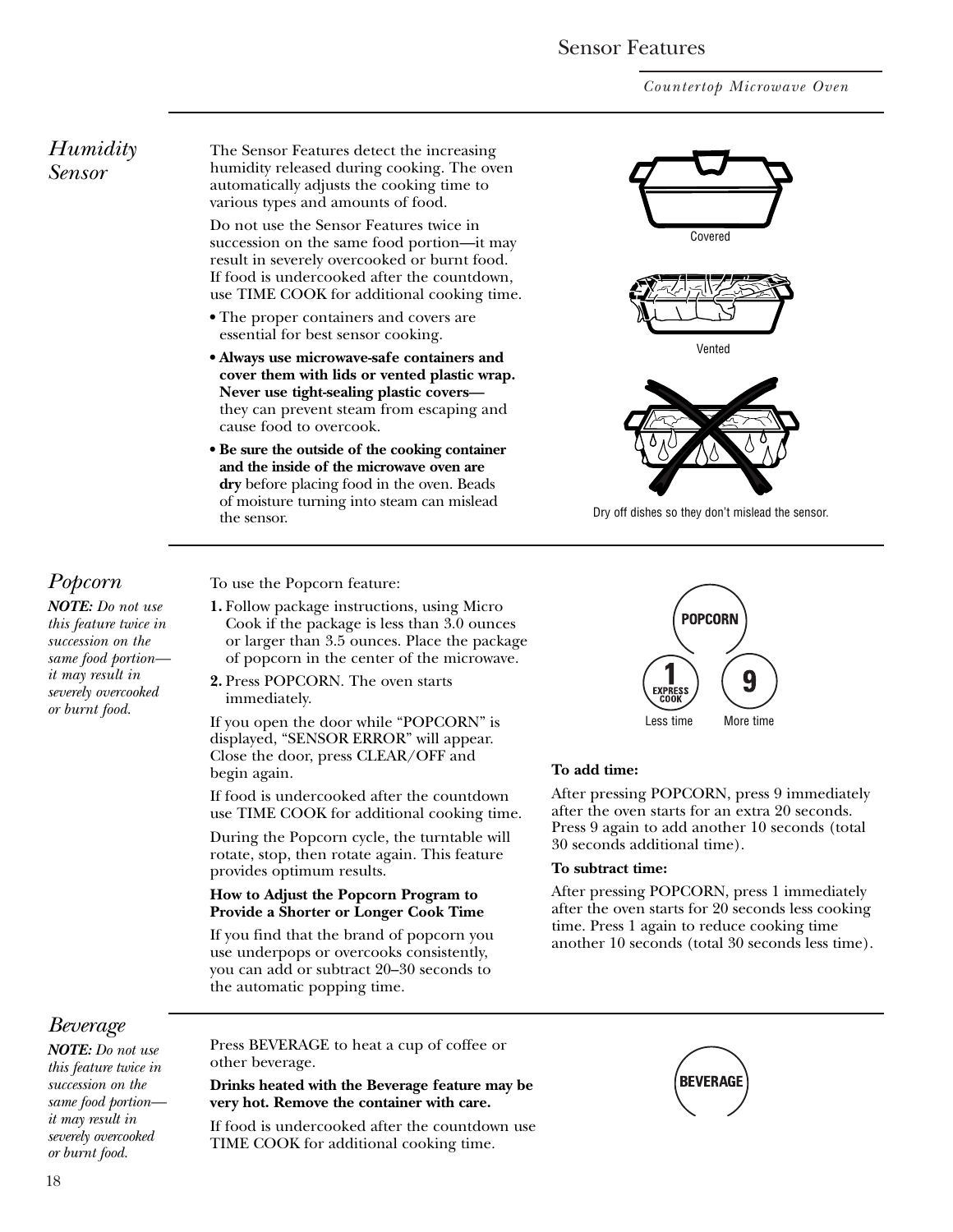<span id="page-18-0"></span>

| How to<br>Change the<br>Automatic<br><b>Settings</b>                                                                                                                      | You can adjust the cooking time for the<br>following features to suit your personal taste.<br>To reduce time by 10%:<br>Press 1 after the feature pad.<br>To add 10% to cooking time:<br>Press 9 after the feature pad.                                                                                                                                                                                                                                                                                                                                                                                                                                                                                       | 9<br>EXPRESS<br>COOK<br>Less time<br>More time                                                                                                                                                                                                                                                                   |
|---------------------------------------------------------------------------------------------------------------------------------------------------------------------------|---------------------------------------------------------------------------------------------------------------------------------------------------------------------------------------------------------------------------------------------------------------------------------------------------------------------------------------------------------------------------------------------------------------------------------------------------------------------------------------------------------------------------------------------------------------------------------------------------------------------------------------------------------------------------------------------------------------|------------------------------------------------------------------------------------------------------------------------------------------------------------------------------------------------------------------------------------------------------------------------------------------------------------------|
| Reheat<br><b>NOTE:</b> Do not use<br>this feature twice in<br>succession on the<br>same food portion-<br><i>it may result in</i><br>severely overcooked<br>or burnt food. | The Reheat feature reheats single servings of<br>previously cooked foods or a plate of leftovers.<br>1. Place covered food in the oven. Press<br>REHEAT. The oven starts immediately.<br>2. The oven signals when steam is sensed and<br>the time remaining begins counting down.<br>Do not open the oven door until time is<br>counting down. If the door is opened, close<br>it and press START immediately.<br>After removing food from the oven, stir,<br>if possible, to even out the temperature.<br>Reheated foods may have wide variations<br>in temperature. Some areas may be<br>extremely hot.<br>If food is not hot enough after the countdown<br>use TIME COOK for additional reheating<br>time. | <b>REHEAT</b><br>Some Foods Not Recommended for Use With<br><b>Reheat</b><br>It is best to use Time Cook for these foods:<br>• Bread products.<br>· Foods that must be reheated uncovered.<br>• Foods that need to be stirred or rotated.<br>• Foods calling for a dry look or crisp surface<br>after reheating. |
| Chicken/Fish<br><b>NOTE:</b> Do not use<br>this feature twice in<br>succession on the<br>same food portion-<br>it may result in<br>severely overcooked<br>or burnt food.  | Use the Chicken/Fish feature to cook 1-8<br>pieces of chicken or 4–16 ounces of fish.<br>1. Place covered chicken or fish in the oven.<br>Press CHICKEN/FISH once for chicken<br>pieces or twice for fish. The oven starts<br>immediately.<br>2. The oven signals when steam is sensed and<br>the time remaining begins counting down.                                                                                                                                                                                                                                                                                                                                                                        | CHICKEN<br><b>FISH</b><br>Do not open the oven door until time is counting<br>down. If the door is opened, close it and press<br>START immediately. If food is undercooked<br>after the countdown use TIME COOK for<br>additional cooking time.                                                                  |
| Potato<br><b>NOTE:</b> Do not use<br>this feature twice in<br>succession on the<br>same food portion-<br><i>it may result in</i><br>severely overcooked<br>or burnt food. | The Potato feature cooks $1/2-2$ lbs. of potatoes.<br>1. Pierce skin with fork and place potatoes on<br>the turntable. If cooking three or more<br>potatoes, arrange in a star pattern.<br><b>2.</b> Press POTATO. The oven starts immediately.<br>The oven signals when steam is sensed and<br>the time remaining begins counting down.                                                                                                                                                                                                                                                                                                                                                                      | <b>POTATO</b><br>Do not open the oven door until time is counting<br>down. If the door is opened, close it and press<br>START immediately. If food is undercooked<br>after the countdown use TIME COOK for<br>additional cooking time.                                                                           |
| Vegetable<br><b>NOTE:</b> Do not use<br>this feature twice in<br>succession on the<br>same food portion-<br>it may result in<br>severely overcooked<br>or burnt food.     | Use the Vegetable feature to cook 4–16 ounces<br>of fresh, frozen or canned vegetables.<br>1. For fresh vegetables, add 2 tablespoons of<br>water per serving. For frozen vegetables,<br>follow package instructions for adding water.<br>Cover with lid or plastic wrap. Place vegetables<br>in the oven.<br>2. Press VEGETABLE once for fresh vegetables,<br>twice for frozen vegetables or three times<br>for canned vegetables. The oven starts<br>immediately. The oven signals when steam is                                                                                                                                                                                                            | <b>VEGETABLE</b><br>For fresh and frozen vegetable features only,<br>you can adjust the automatic setting (on some<br>models). See directions above.<br>Do not open the oven door until time is counting<br>down. If the door is opened, close it and press<br>START immediately. If food is undercooked         |

sensed and time remaining is counting down.

after the countdown use TIME COOK for additional cooking time. 19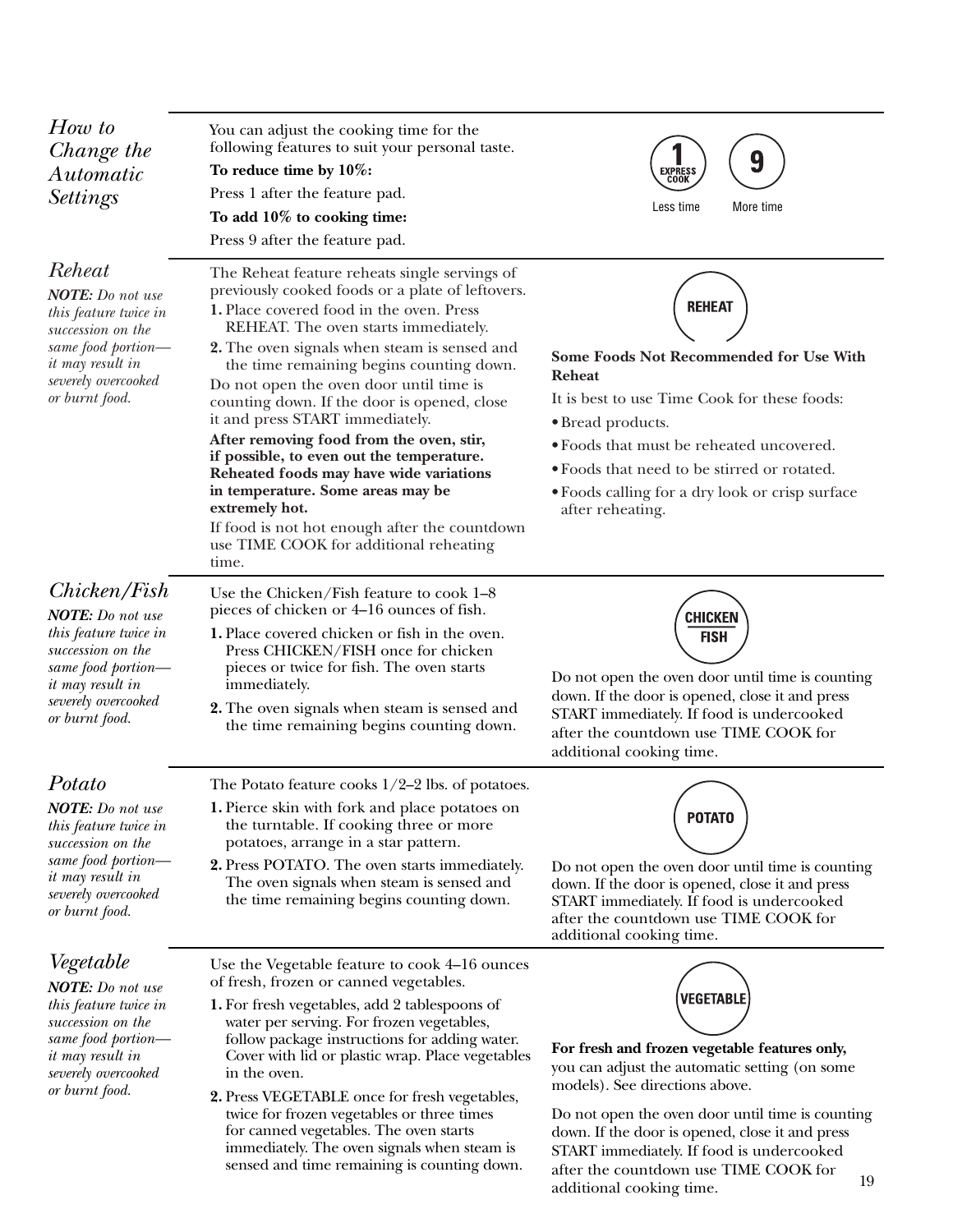*Countertop Microwave Oven*

<span id="page-19-0"></span>

| Help                            | The HELP pad displays feature information<br>and helpful hints. Press HELP, then select a<br>feature pad.                                                                                                                                                                                     | <b>HELP</b>                  |
|---------------------------------|-----------------------------------------------------------------------------------------------------------------------------------------------------------------------------------------------------------------------------------------------------------------------------------------------|------------------------------|
| Cooking<br>Complete<br>Reminder | To remind you that you have food in the oven,<br>the oven will display "FOOD IS READY" and<br>beep once a minute until you either open the<br>oven door or press CLEAR/OFF.                                                                                                                   |                              |
| Child<br>Lock-Out               | You may lock the control panel to prevent the<br>microwave from being accidentally started or<br>used by children.<br>To lock or unlock the controls, press and<br>hold CLEAR/OFF for about 3 seconds.<br>When the control panel is locked, an "L"<br>will be displayed to the extreme right. |                              |
| Display<br>On/Off               | To turn the clock display on or off, press and<br>hold 0 for about 3 seconds. The Display<br>On/Off feature cannot be used while a<br>cooking feature is in use.                                                                                                                              | <b>DISPLAY ON/OFF</b>        |
| <b>Clock</b>                    | Press to enter the time of day or to check<br>the time of day while microwaving.<br>1. Press CLOCK.<br>2. Enter time of day.<br>3. Select AM or PM.<br>4. Press START or CLOCK.                                                                                                               | <b>CLOCK</b>                 |
| <b>Scroll Speed</b>             | The scroll speed of the display can be<br>changed. Press and hold the AM/PM pad<br>about three seconds to bring up the display.<br>Select 1-5 for slow to fast scroll speed.                                                                                                                  | AM/PM<br><b>SCROLL SPEED</b> |
| Start/Pause                     | In addition to starting many functions,<br>START/PAUSE allows you to stop cooking<br>without opening the door or clearing the<br>display.                                                                                                                                                     | PAUSE                        |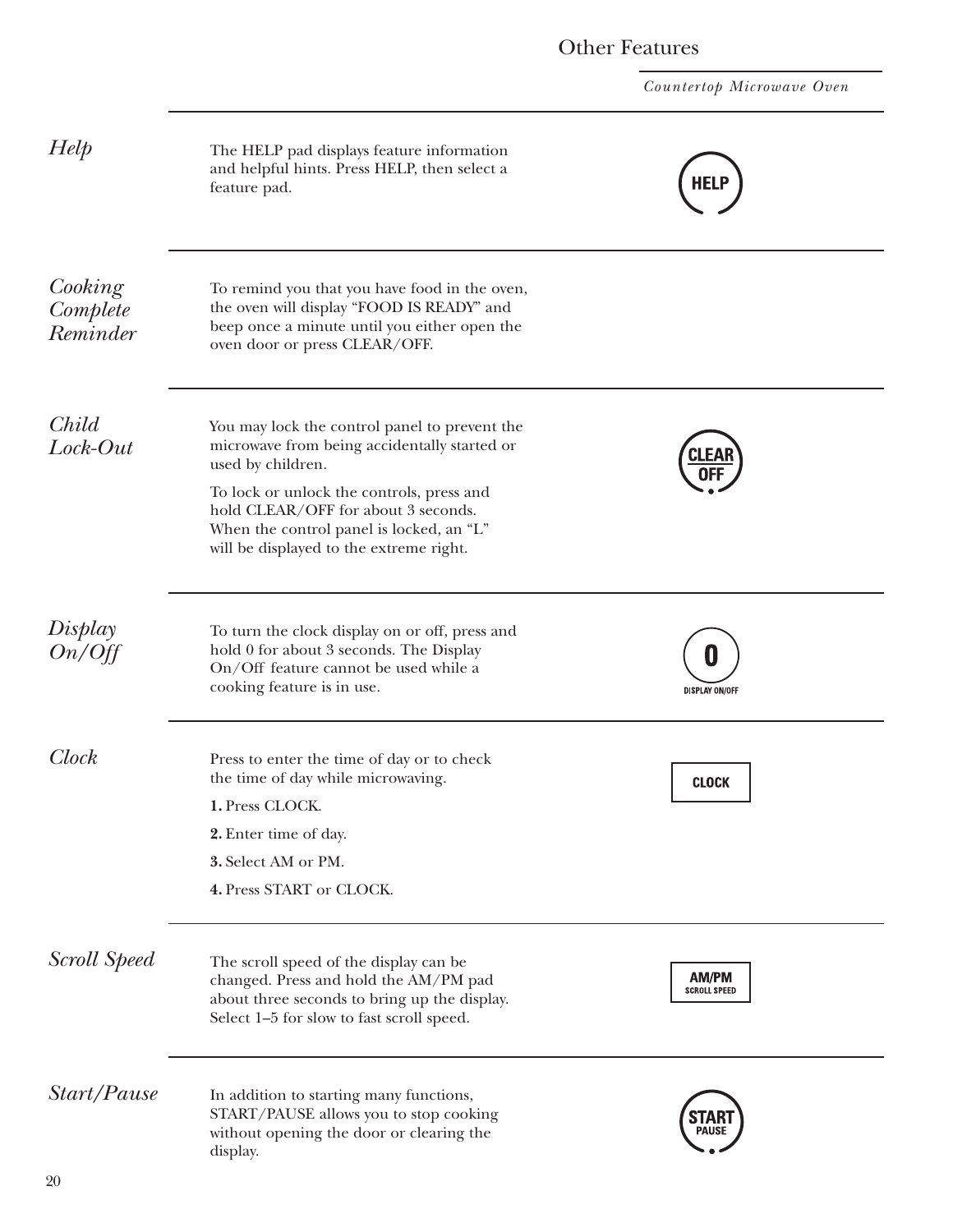<span id="page-20-0"></span>

| Reminder               | The Reminder feature can be used like an<br>alarm clock, and can be used at any time, even<br>when the oven is operating. The Reminder<br>time can be set up to 24 hours later. | <b>REMINDER</b><br><b>NOTE:</b> The "REM" indicator will remain lit<br>to show that the Reminder is set. To clear the<br>Reminder before it occurs, press REMINDER,<br>then 0. The "REM" indicator will no longer<br>be lit. |  |
|------------------------|---------------------------------------------------------------------------------------------------------------------------------------------------------------------------------|------------------------------------------------------------------------------------------------------------------------------------------------------------------------------------------------------------------------------|--|
|                        | 1. Press REMINDER.                                                                                                                                                              |                                                                                                                                                                                                                              |  |
|                        | <b>2.</b> Enter the time you want the oven to remind<br>you. (Be sure the microwave clock shows the<br>correct time of day.)                                                    |                                                                                                                                                                                                                              |  |
|                        | 3. Select AM or PM.                                                                                                                                                             |                                                                                                                                                                                                                              |  |
|                        | 4. Press REMINDER. When Reminder signal<br>occurs, press REMINDER to turn it off. The<br>Reminder time may be displayed by pressing<br>REMINDER.                                |                                                                                                                                                                                                                              |  |
| Delay Start            | Delay Start allows you to set the microwave<br>to delay cooking up to 24 hours.                                                                                                 | <b>DELAY</b><br><b>START</b>                                                                                                                                                                                                 |  |
|                        | 1. Press DELAY START.                                                                                                                                                           |                                                                                                                                                                                                                              |  |
|                        | 2. Enter the time you want the oven to start.<br>(Be sure the microwave clock shows the<br>correct time of day.)                                                                | The Delay Start time will be displayed plus<br>"DS." The oven will automatically start at the<br>delayed time.<br>The time of day may be displayed by pressing<br>CLOCK.                                                     |  |
|                        | 3. Select AM or PM.                                                                                                                                                             |                                                                                                                                                                                                                              |  |
|                        | 4. Select any combination of Defrost<br>Auto/Time and Time Cook.                                                                                                                |                                                                                                                                                                                                                              |  |
|                        | 5. Press START.                                                                                                                                                                 |                                                                                                                                                                                                                              |  |
| <b>Timer</b><br>On/Off | Timer On/Off operates as a minute timer and<br>can be used at any time, even when the oven<br>is operating.                                                                     | <b>TIMER</b><br>ON/OFF                                                                                                                                                                                                       |  |
|                        | 1. Press TIMER ON/OFF.                                                                                                                                                          |                                                                                                                                                                                                                              |  |
|                        | 2. Enter time you want to count down.                                                                                                                                           | When time is up, the oven will signal. To turn                                                                                                                                                                               |  |
|                        | 3. Press TIMER ON/OFF to start.                                                                                                                                                 | off the timer signal, press TIMER ON/OFF.<br><b>NOTE:</b> The timer indicator will be lit while<br>the timer is operating.                                                                                                   |  |
| Turntable              | For best cooking results, leave the turntable<br>on. It can be turned off for large dishes. Press<br>TURNTABLE to turn the turntable on or off.                                 | <b>TURNTABLE</b><br>ON/OFF                                                                                                                                                                                                   |  |

*Sometimes the turntable can become too hot to touch.* Be careful touching the turntable during and after cooking.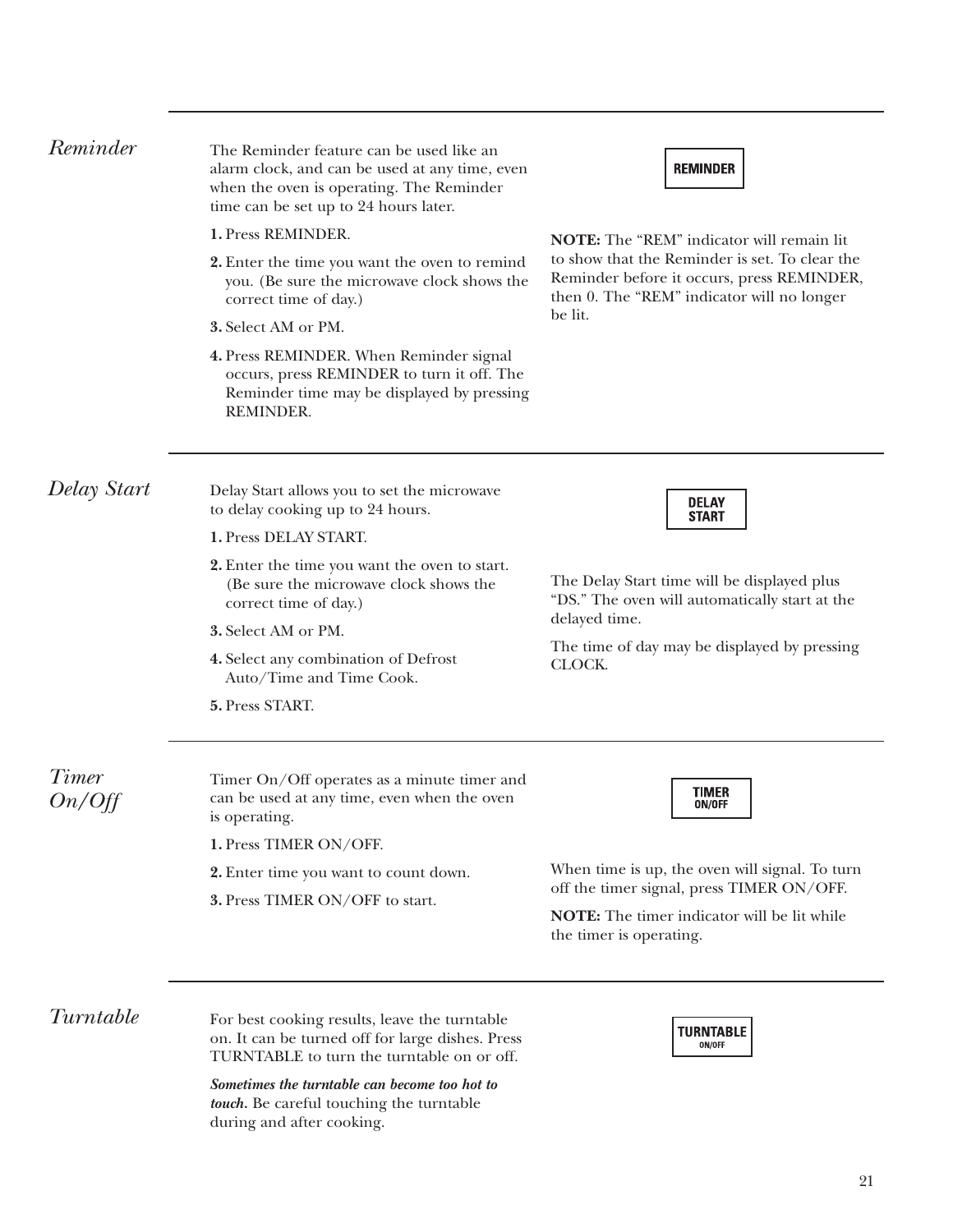# Microwave Terms

*Countertop Microwave Oven*

| Arcing                  | Arcing is the microwave term for sparks in the<br>oven. Arcing is caused by:<br>• Metal or foil touching the side of the oven.<br>• Foil that is not molded to food (upturned<br>edges act like antennas).                                                      | • Metal such as twist-ties, poultry pins, gold-<br>rimmed dishes.<br>· Recycled paper towels containing small metal<br>pieces. |
|-------------------------|-----------------------------------------------------------------------------------------------------------------------------------------------------------------------------------------------------------------------------------------------------------------|--------------------------------------------------------------------------------------------------------------------------------|
| Covering                | Covers hold in moisture, allow for more even<br>heating and reduce cooking time.                                                                                                                                                                                | Venting plastic wrap or covering with wax<br>paper allows excess steam to escape.                                              |
| Shielding               | In a regular oven, you shield chicken breasts<br>or baked foods to prevent over-browning.<br>When microwaving, you use small strips of foil<br>to shield thin parts, such as the tips of wings<br>and legs on poultry, which would cook before<br>larger parts. |                                                                                                                                |
| <i>Standing</i><br>Time | When you cook with regular ovens, foods such<br>as roasts or cakes are allowed to stand to finish<br>cooking or to set.                                                                                                                                         | Standing time is especially important in<br>microwave cooking. Note that a microwaved<br>cake is not placed on a cooling rack. |
| Venting                 | After covering a dish with plastic wrap, you<br>vent the plastic wrap by turning back one<br>corner so excess steam can escape.                                                                                                                                 |                                                                                                                                |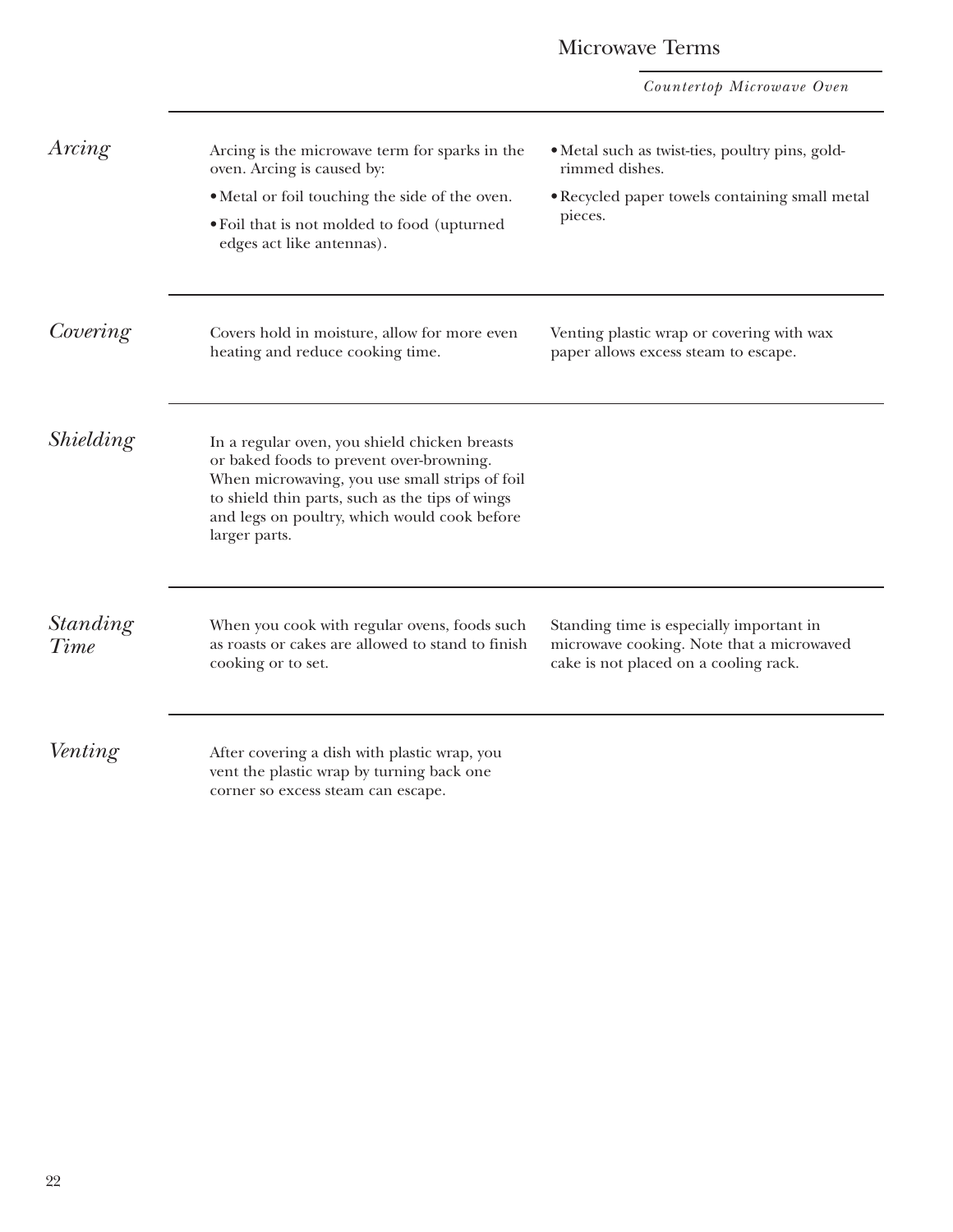# Care and Cleaning

*Countertop Microwave Oven*

<span id="page-22-0"></span>An occasional thorough wiping with a solution of baking soda and water keeps the inside fresh.

#### **UNPLUG THE CORD BEFORE CLEANING ANY PART OF THIS OVEN.**



*How to Clean the Inside*

**Walls, Floor, Inside Window, Mode Stirrer Cover and Metal and Plastic Parts on the Door.** Some spatters can be removed with a paper towel, others may require a damp cloth. Remove greasy spatters with a sudsy cloth, then rinse with a damp cloth. Do not use abrasive cleaners on oven walls. NEVER USE A COMMERCIAL OVEN CLEANER ON ANY PART OF YOUR MICROWAVE OVEN.

**Removable Turntable and Turntable Support.**  To prevent breakage, do not place the turntable into water just after cooking. Wash it carefully in warm, sudsy water or in the dishwasher. The turntable and support can be broken if dropped. Remember, do not operate the oven without the turntable and support in place.





*How to Clean the Outside*

**Do not use cleaners containing ammonia or alcohol on the microwave oven. Ammonia or alcohol can damage the appearance of the microwave.**

**Case.** Clean the outside of the microwave with a sudsy cloth. Wipe the window clean with a damp cloth.

**Control Panel and Door.** Wipe with a damp cloth. Dry thoroughly. Do not use cleaning sprays, large amounts of soap and water, abrasives or sharp objects on the panel they can damage it. Some paper towels can also scratch the control panel.

**Door Surface.** It's important to keep the area clean where the door seals against the microwave. Use only mild, non-abrasive soaps or detergents applied with a sponge or soft cloth. Rinse well.



**Stainless Steel.** *Do not use a steel-wood pad; it will scratch the surface.* To clean the stainless steel surface, use a hot, damp cloth with a mild detergent suitable for stainless steel surfaces. Use a clean, hot, damp cloth to remove soap. Dry with a dry, clean cloth. Always scrub lightly in the direction of the grain.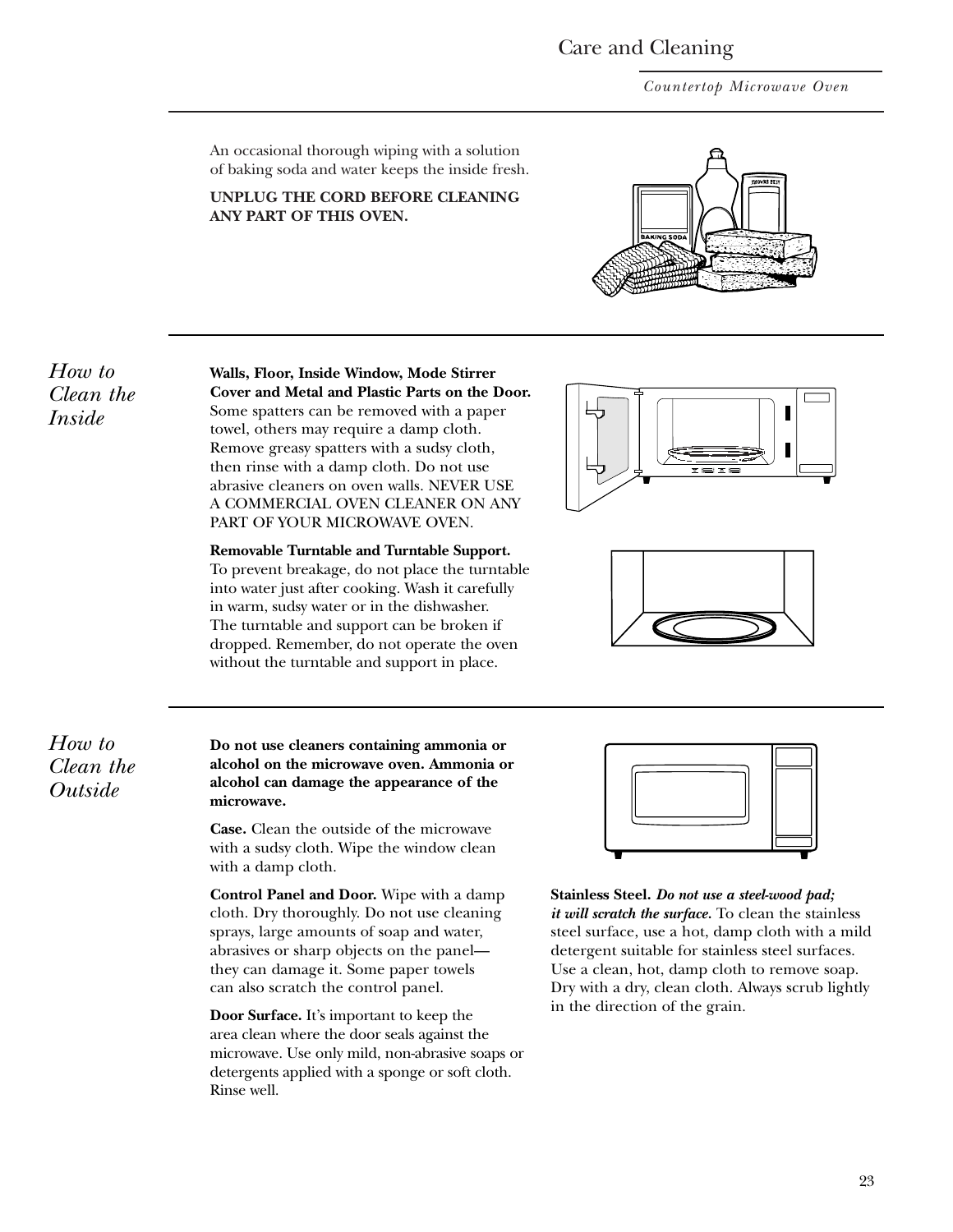# Before You Call For Service

*Countertop Microwave Oven*

<span id="page-23-0"></span>

| Questions?                    | <b>PROBLEM</b>                                                     | <b>POSSIBLE CAUSE</b>                                                                                                                                                                     |
|-------------------------------|--------------------------------------------------------------------|-------------------------------------------------------------------------------------------------------------------------------------------------------------------------------------------|
| Use this<br>problem<br>solver | <b>OVEN WILL NOT</b><br><b>COME ON</b>                             | • A fuse in your home may be blown or the circuit breaker tripped.<br>Replace fuse or reset circuit breaker.                                                                              |
|                               |                                                                    | • Unplug your microwave oven, then plug it back in.                                                                                                                                       |
|                               |                                                                    | • Make sure 3-prong plug on oven is fully inserted into wall receptacle.                                                                                                                  |
|                               | <b>CONTROL PANEL</b>                                               | • Door not securely closed.                                                                                                                                                               |
|                               | LIGHTED, YET OVEN<br><b>WILL NOT START</b>                         | • START must be pressed after entering cooking selection.                                                                                                                                 |
|                               |                                                                    | • Another selection entered already in oven and CLEAR/OFF not<br>pressed to cancel it.                                                                                                    |
|                               |                                                                    | • Make sure you have entered cooking time after pressing TIME COOK.                                                                                                                       |
|                               |                                                                    | • CLEAR/OFF was pressed accidentally. Reset cooking program and<br>press START.                                                                                                           |
|                               |                                                                    | • Make sure you entered food weight after pressing AUTO DEFROST.                                                                                                                          |
|                               | "SENSOR ERROR"<br><b>APPEARS ON</b><br><b>DISPLAY</b>              | · During Popcorn, Beverage, Reheat, Chicken/Fish, Potato or<br>Vegetable program, the door was opened before steam could be<br>detected. Close the door, press CLEAR/OFF and begin again. |
|                               |                                                                    | • Steam was not detected in maximum time. Use Time Cook to heat<br>for more time.                                                                                                         |
|                               | "LOCKED" APPEARS<br><b>ON DISPLAY</b>                              | • The control panel has been locked. (When the control panel is<br>locked an "L" will be displayed.) Press and hold CLEAR/OFF for<br>about 3 seconds to unlock the control panel.         |
|                               | <b>FOOD AMOUNT TOO</b><br><b>LARGE FOR SENSOR</b><br><b>REHEAT</b> | • Sensor Reheat is for single servings of recommended foods. Use<br>Time Cook for large amounts of food.                                                                                  |

#### **All these things are normal with your microwave oven:**

- Steam or vapor escaping from around the door.
- Light reflection around door or outer case.
- Dimming oven light and change in blower sound may occur while operating at power levels other than high.
- Dull thumping sound while oven is operating.
- Turntable starts and stops automatically during Popcorn.
- Some TV/radio interference might be noticed while using your microwave oven. It's similar to the interference caused by other small appliances and does not indicate a problem with your oven. Plug the microwave into a different electrical circuit, move the radio or TV as far away from the microwave as possible or check the position and signal of the TV/radio antenna.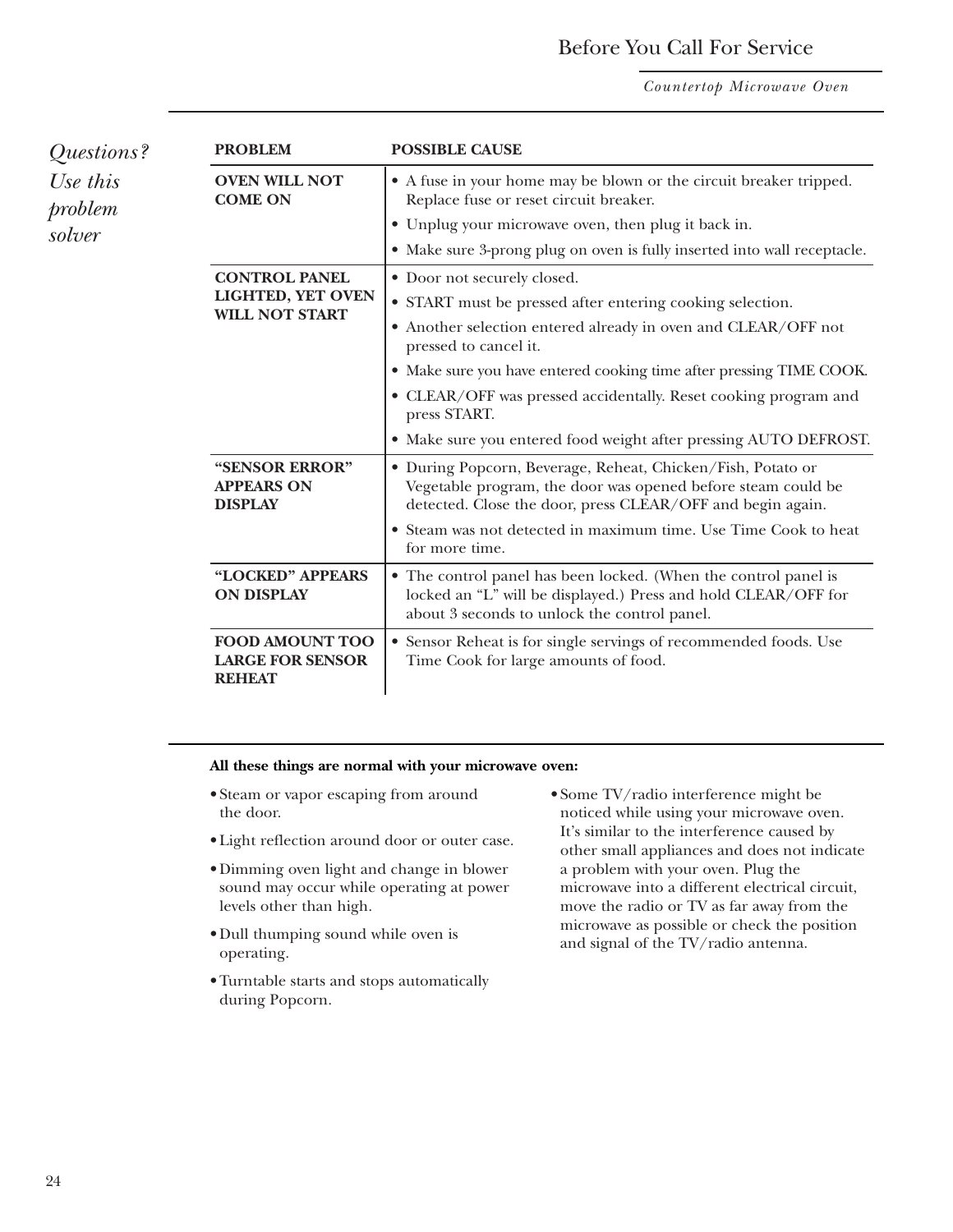# <span id="page-24-0"></span>**GE Service Protection Plus™**

GE, a name recognized worldwide for quality and dependability, offers you Service Protection Plus<sup>™</sup>—comprehensive protection on all your appliances— **No Matter What Brand!**

### **Benefits Include:**

- **• Backed by GE**
- **• All brands covered**
- **• Unlimited service calls**
- **• All parts and labor costs included**
- **• No out-of-pocket expenses**
- **• No hidden deductibles**
- **• One 800 number to call**

# *We'll Cover Any Appliance. Anywhere. Anytime.\**

You will be completely satisfied with our service protection or you may request your money back on the remaining value of your contract. No questions asked. It's that simple.

Protect your refrigerator, dishwasher, washer and dryer, range, TV, VCR and much more—**any brand!**  Plus there's no extra charge for emergency service and low monthly financing is available. Even icemaker coverage and food spoilage protection is offered. You can rest easy, knowing that all your valuable household products are protected against expensive repairs.

Place your confidence in GE and call us in the U.S. toll-free at **800.626.2224** for more information.

\*All brands covered, up to 20 years old, in the continental U.S.

 $\sum$ Cut here

Please place in envelope and mail to:

*General Electric Company* **Warranty Registration Department P.O. Box 32150 Louisville, KY 40232-2150**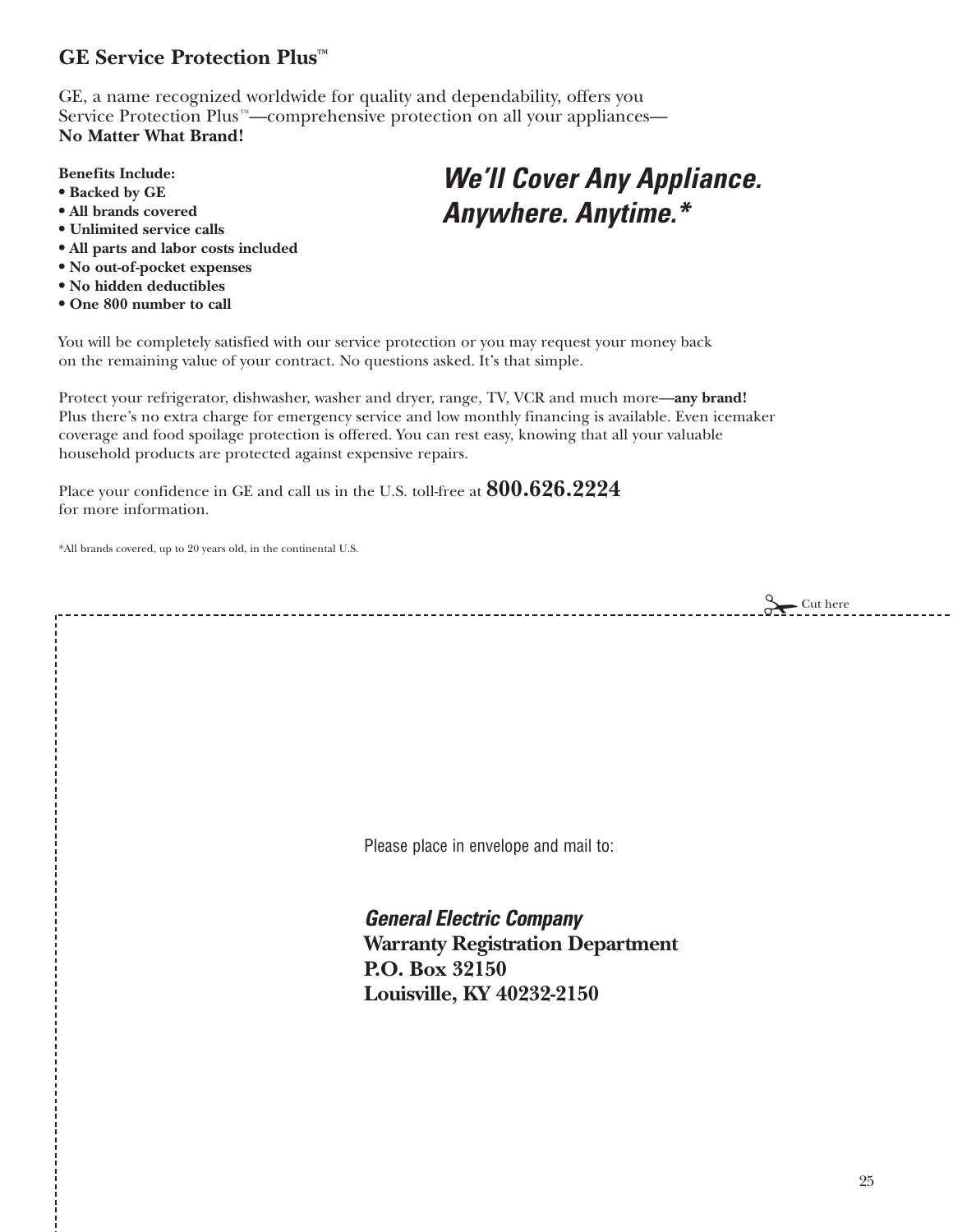# **Consumer Product Ownership Registration**

Dear Customer:

Thank you for purchasing our product and thank you for placing your confidence in us. We are proud to have you as a customer!

# **Follow these three steps to protect your new appliance investment:**

| your Consumer<br><b>Registration today.</b><br>Have the peace of<br>can contact you in<br>safety modification. | Complete and mail<br><b>Product Ownership</b><br>mind of knowing we<br>the unlikely event of a       | After mailing the<br>registration below,<br>store this document<br>in a safe place. It<br>contains information<br>you will need should<br>you require service.<br>Our service number is<br>800 GE CARES<br>(800.432.2737).                                                                                                                    |             | Read your Owner's<br>Manual carefully.<br>It will help you<br>operate your new<br>appliance properly. |
|----------------------------------------------------------------------------------------------------------------|------------------------------------------------------------------------------------------------------|-----------------------------------------------------------------------------------------------------------------------------------------------------------------------------------------------------------------------------------------------------------------------------------------------------------------------------------------------|-------------|-------------------------------------------------------------------------------------------------------|
|                                                                                                                |                                                                                                      | <b>Model Number</b>                                                                                                                                                                                                                                                                                                                           |             | <b>Serial Number</b>                                                                                  |
|                                                                                                                |                                                                                                      | Important: If you did not get a registration card with your                                                                                                                                                                                                                                                                                   |             |                                                                                                       |
|                                                                                                                | online at ge.com.                                                                                    | product, detach and return the form below to<br>ensure that your product is registered, or register                                                                                                                                                                                                                                           |             | $\sum$ Cut here                                                                                       |
|                                                                                                                |                                                                                                      | <b>Consumer Product Ownership Registration</b>                                                                                                                                                                                                                                                                                                |             |                                                                                                       |
| Important<br><i>Mail</i>                                                                                       |                                                                                                      | <b>Model Number</b>                                                                                                                                                                                                                                                                                                                           |             | <b>Serial Number</b>                                                                                  |
| Today                                                                                                          |                                                                                                      |                                                                                                                                                                                                                                                                                                                                               |             |                                                                                                       |
| Mr. $\square$<br>Ms. $\Box$<br>First<br>Name                                                                   | Mrs. $\Box$<br>Miss $\square$                                                                        | Last<br>Name                                                                                                                                                                                                                                                                                                                                  |             |                                                                                                       |
| <b>Street</b><br>Address                                                                                       |                                                                                                      |                                                                                                                                                                                                                                                                                                                                               |             |                                                                                                       |
| Apt. #                                                                                                         |                                                                                                      | E-mail Address* _                                                                                                                                                                                                                                                                                                                             |             |                                                                                                       |
| City                                                                                                           |                                                                                                      | <b>State</b>                                                                                                                                                                                                                                                                                                                                  | Zip<br>Code |                                                                                                       |
| ${\rm Date \ Placed} \\ {\rm In \ Use}$<br>Month                                                               | Day<br>Year                                                                                          | Phone<br>Number                                                                                                                                                                                                                                                                                                                               |             |                                                                                                       |
| Appliances<br>ge.com                                                                                           | <b>GE Consumer &amp; Industrial</b><br>General Electric Company<br>partners.<br>Louisville, KY 40225 | * Please provide your e-mail address to receive, via e-mail, discounts, special offers and other<br>important communications from GE Appliances (GEA).<br>$\Box$ Check here if you do not want to receive communications from GEA's carefully selected<br>FAILURE TO COMPLETE AND RETURN THIS CARD DOES NOT DIMINISH YOUR<br>WARRANTY RIGHTS. |             |                                                                                                       |

For more information about GEA's privacy and data usage policy, go to ge.com and click on "Privacy Policy" or call 800.626.2224 <sup>26</sup>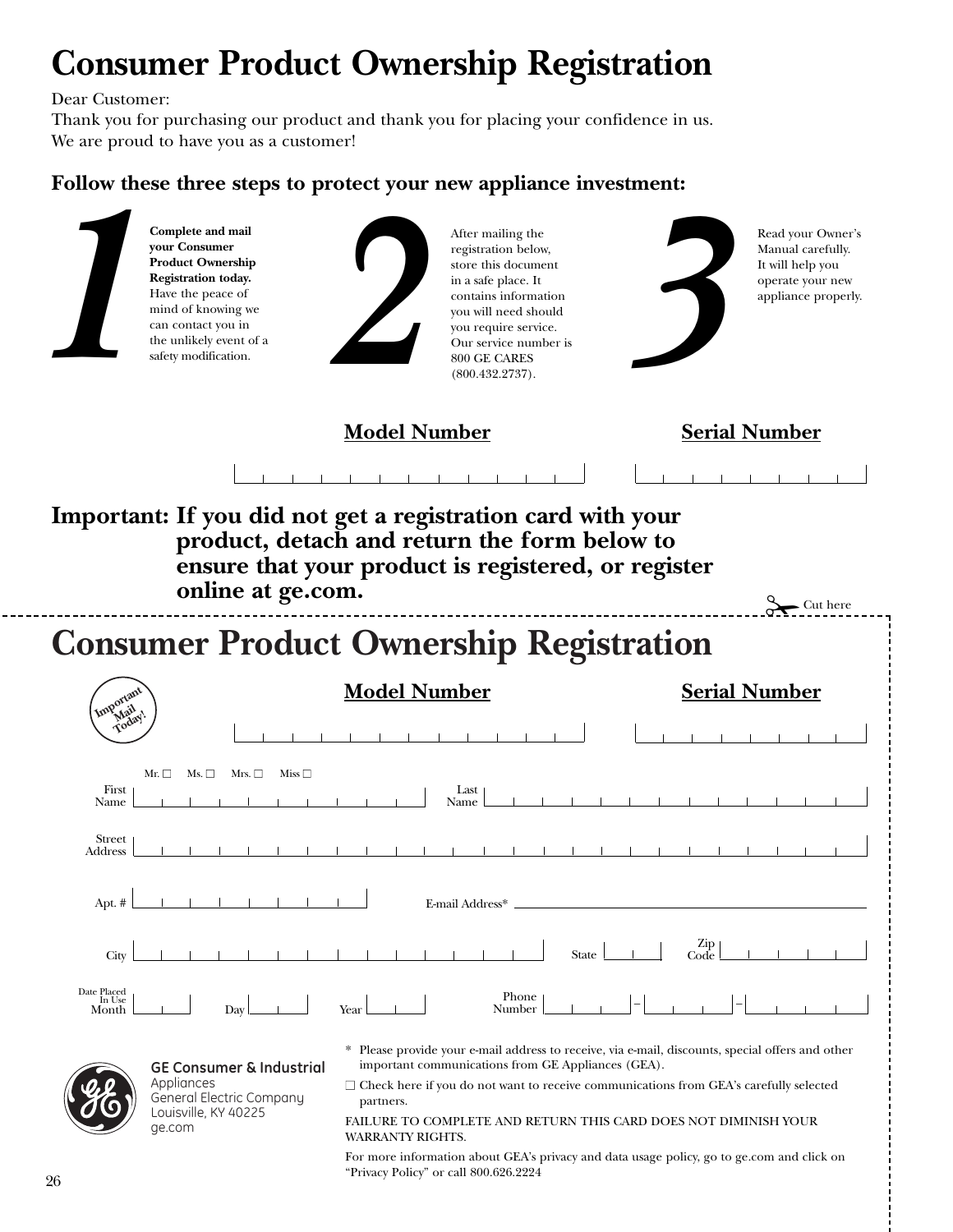*With the purchase of your new Monogram appliance, receive the assurance that if you ever need information or assistance from GE, we'll be there. All you have to do is call—toll-free!*

| <b>GE</b> Answer<br><b>Center</b> ®<br>800.626.2000                  | Whatever your question about any Monogram major appliance, GE Answer Center®<br>information service is available to help. Your call-and your question-will be answered<br>promptly and courteously. And you can call any time. GE Answer Center® service is open<br>24 hours a day, 7 days a week.                                                                                                                                          |  |  |
|----------------------------------------------------------------------|---------------------------------------------------------------------------------------------------------------------------------------------------------------------------------------------------------------------------------------------------------------------------------------------------------------------------------------------------------------------------------------------------------------------------------------------|--|--|
| <b>In-Home Repair</b><br><b>Service</b><br>800.444.1845              | A GE consumer service professional will provide expert repair service, scheduled at a time<br>that's convenient for you. Many GE Consumer Service company-operated locations offer<br>you service today or tomorrow, or at your convenience (7:00 a.m. to 7:00 p.m. weekdays,<br>9:00 a.m. to 2:00 p.m. Saturdays). Our factory-trained technicians know your appliance<br>inside and out-so most repairs can be handled in just one visit. |  |  |
| <b>For Customers</b><br><b>With Special</b><br>Needs<br>800.626.2000 | GE offers Braille controls for a variety of GE appliances, and a<br>brochure to assist in planning a barrier-free kitchen for persons<br>with limited mobility.<br>Consumers with impaired hearing or speech who have access to<br>a TDD or a conventional teletypewriter may call 800.TDD.GEAC<br>(800.833.4322) to request information or service.<br><b>SECTION A A</b>                                                                  |  |  |
| <b>Service Contracts</b><br>800.626.2224                             | You can have the secure feeling that GE Consumer Service will still be there after your<br>warranty expires. Purchase a GE contract while your warranty is still in effect and you'll<br>receive a substantial discount. With a multiple-year contract, you're assured of future<br>service at today's prices.                                                                                                                              |  |  |
| <b>Parts and</b>                                                     | Individuals qualified to service their own appliances can have parts or accessories sent directly                                                                                                                                                                                                                                                                                                                                           |  |  |

*800.626.2002*

*Accessories*

**Individuals qualified to service their own appliances** can have parts or accessories sent directly to their home. The GE parts system provides access to over 47,000 parts…and all GE Genuine Renewal Parts are fully warranted. VISA, MasterCard and Discover cards are accepted.

**User maintenance instructions contained in this manual cover procedures intended to be performed by any user. Other servicing generally should be referred to qualified service personnel. Caution must be exercised, since improper servicing may cause unsafe operation.**